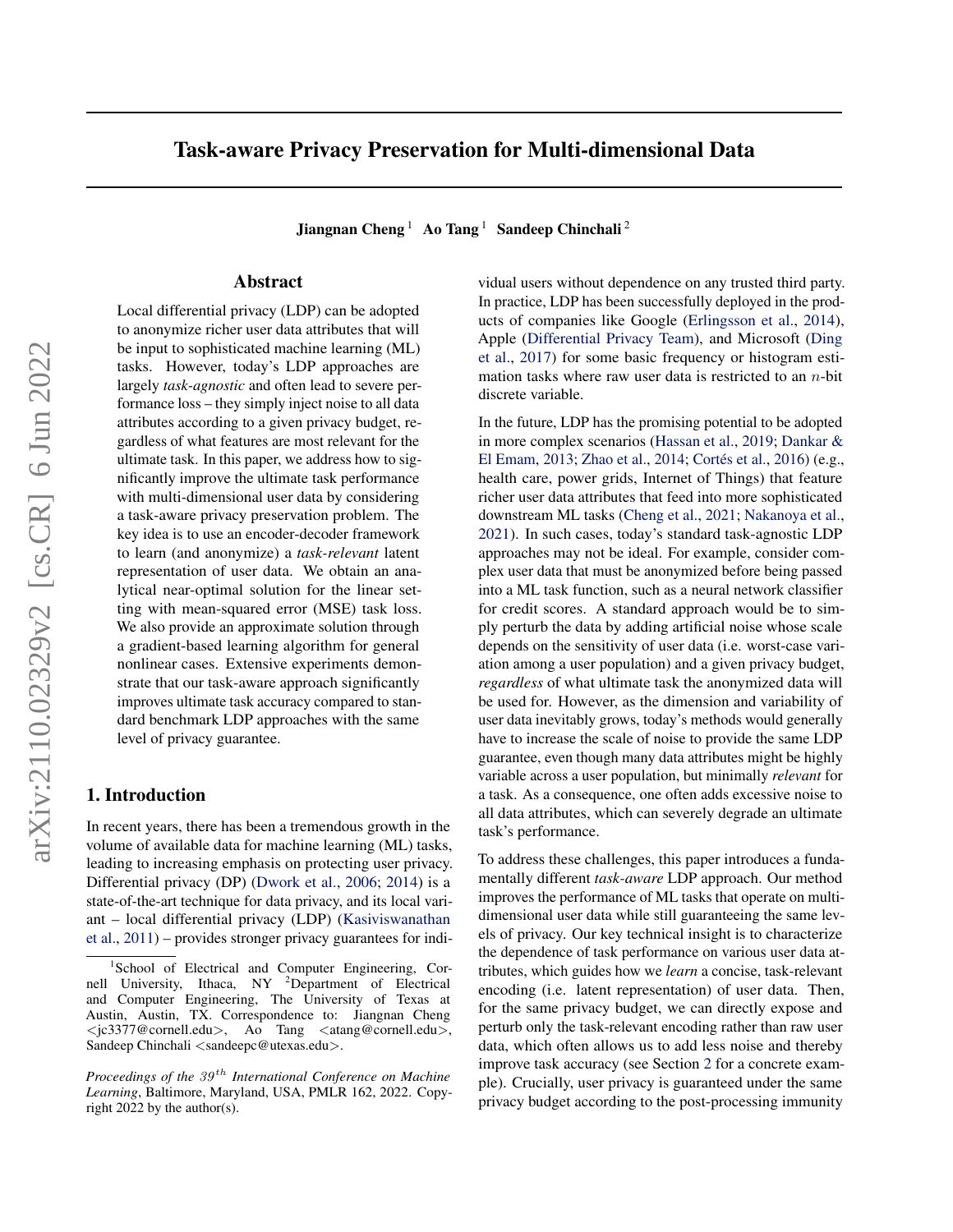of DP [\(Dwork et al.,](#page-8-1) [2014\)](#page-8-1) (i.e., one cannot make the output of a privacy algorithm less differentially private without additional knowledge). As such, an adversary cannot decode the anonymized latent representation to reduce the level of privacy. Our method allows us to learn and expose only high-valued data attributes and flexibly adjust their signal-to-noise ratio based on their importance to a task. Moreover, when different data attributes are inter-dependent, task-aware LDP preservation is even more promising in that we can consider the utilities of the underlying orthogonal bases through principal component analysis (PCA) [\(Dunte](#page-8-7)[man,](#page-8-7) [1989\)](#page-8-7), instead of the raw data attributes.

Contributions. In light of prior work, our contributions are three-fold. First, we propose a task-aware privacy preservation problem in which the effect of noise perturbation to preserve LDP is effectively considered, based on an encoder-decoder framework (Section [3\)](#page-2-0). Second, in terms of task-aware privacy preservation, we obtain an analytical near-optimal solution for a linear setting and mean-squared error (MSE) task loss, and provide a gradient-based learning algorithm for more general settings (Section [4\)](#page-3-0). Third, we validate the effectiveness of our task-aware approach through three real-world experiments, which show our taskaware approach outperforms the benchmark approaches on overall task loss under various LDP budgets by as much as 70.0% (Section [5\)](#page-6-0). All the proofs are given in the Appendix.

Related Work. 1) Utility maximization in DP/LDP. Most theoretical DP/LDP research either provides a utility upper bound for a given privacy budget under some weak assumptions [\(Alvim et al.,](#page-8-8) [2011;](#page-8-8) [Kenthapadi et al.,](#page-9-4) [2012;](#page-9-4) [Duchi et al.,](#page-8-9) [2013;](#page-8-9) [Makhdoumi & Fawaz,](#page-9-5) [2013;](#page-9-5) [Hardt &](#page-9-6) [Talwar,](#page-9-6) [2010;](#page-9-6) [Wang et al.,](#page-10-1) [2019b;](#page-10-1) [Acharya et al.,](#page-8-10) [2020\)](#page-8-10), or designs optimal privacy preservation mechanisms in some specific use cases [\(McSherry & Talwar,](#page-9-7) [2007;](#page-9-7) [Wasserman](#page-10-2) [& Zhou,](#page-10-2) [2010;](#page-10-2) [Friedman & Schuster,](#page-9-8) [2010;](#page-9-8) [Xiao et al.,](#page-10-3) [2010;](#page-10-3) [Thakurta & Smith,](#page-10-4) [2013;](#page-10-4) [Kairouz et al.,](#page-9-9) [2014;](#page-9-9) [Geng](#page-9-10) [& Viswanath,](#page-9-10) [2015;](#page-9-10) [Liu et al.,](#page-9-11) [2016;](#page-9-11) [Yiwen et al.,](#page-10-5) [2018;](#page-10-5) [Joseph et al.,](#page-9-12) [2019;](#page-9-12) [Gondara & Wang,](#page-9-13) [2020;](#page-9-13) [Wang et al.,](#page-10-6) [2020\)](#page-10-6). To the best of our knowledge, with respect to *multidimensional user data*, [Murakami & Kawamoto](#page-9-14) [\(2019\)](#page-9-14), [Wang et al.](#page-10-7) [\(2019a\)](#page-10-7), [Chen et al.](#page-8-11) [\(2021\)](#page-8-11), [Li et al.](#page-9-15) [\(2015\)](#page-9-15) and [McMahan et al.](#page-9-16) [\(2022\)](#page-9-16) are the only similar works to ours. [Murakami & Kawamoto](#page-9-14) [\(2019\)](#page-9-14) develops a utilitymaximizing LDP framework under the assumption that some data attributes may not be privacy-sensitive, and hence the utility improvement is mainly achieved by providing privacy guarantees for only a subset of attributes. [Wang](#page-10-7) [et al.](#page-10-7) [\(2019a\)](#page-10-7) mainly focuses on developing novel LDP mechanisms for multi-dimensional data with an objective of minimizing the worst-case noise variance, which naturally improves utility. [Chen et al.](#page-8-11) [\(2021\)](#page-8-11) preserves DP for images by adding noise to a latent representation learned through back-propagation of task loss, where the effect of noise perturbation is not considered. [Li et al.](#page-9-15) [\(2015\)](#page-9-15) and [McMahan](#page-9-16) [et al.](#page-9-16) [\(2022\)](#page-9-16) consider linear transformation and preserve DP through matrix factorization. The key differences of our work are: i) we don't make additional assumptions on the sensitivity of user data, ii) our task-aware approach achieves a better task performance than standard LDP benchmarks by directly studying the *dependencies* between the task objective and different attributes of user data, iii) we effectively capture the effect of noise perturbation resulting from privacy requirements, and we also show matrix factorization is not optimal for linear transformation. 2) End-to-end (E2E) learning. There have been a wide variety of works training a cascade of deep neural networks (DNNs) through E2E learning, where a task-specific output is directly predicted from the raw inputs [\(Muller et al.,](#page-9-17) [2006;](#page-9-17) [Wang et al.,](#page-10-8) [2012;](#page-10-8) [Donti et al.,](#page-8-12) [2017;](#page-8-12) [Zhou & Tuzel,](#page-10-9) [2018;](#page-10-9) [Amos et al.,](#page-8-13) [2018\)](#page-8-13). Our work also follows such a practice, but introduces an LDP guarantee while improving the task performance. 3) DP in deep learning. The popularity of deep learning also draws great attention to DP preservation therein [\(Song et al.,](#page-10-10) [2013;](#page-10-10) [Shokri & Shmatikov,](#page-10-11) [2015;](#page-10-11) [Abadi et al.,](#page-8-14) [2016;](#page-8-14) [Phan et al.,](#page-10-12) [2016;](#page-10-12) [Papernot et al.,](#page-9-18) [2016;](#page-9-18) [Phan et al.,](#page-10-13) [2017;](#page-10-13) [McMahan et al.,](#page-9-19) [2018;](#page-9-19) [Wang et al.,](#page-10-14) [2018;](#page-10-14) [Phan et al.,](#page-10-15) [2019;](#page-10-15) [Arachchige et al.,](#page-8-15) [2019;](#page-8-15) [Liu et al.,](#page-9-20) [2020;](#page-9-20) [Mireshghallah et al.,](#page-9-21) [2020;](#page-9-21) [Bu et al.,](#page-8-16) [2020\)](#page-8-16). Our work is fundamentally different. Instead of preserving LDP *during the learning process*, we use learning as a tool to find the salient representation that improves the task performance under a given privacy budget. In other words, we don't perturb the gradient for back-propagation but perturb the representation to guarantee LDP. Furthermore, we don't specifically deal with privacy preservation during the *offline* training process, which requires some ground truth user data (e.g., from a small set of consenting volunteers). However, LDP of user data is guaranteed after a trained model is deployed *online*.

### <span id="page-1-0"></span>2. Background and Motivating Example

#### 2.1. Background

 $\epsilon$ -LDP [\(Kasiviswanathan et al.,](#page-9-0) [2011\)](#page-9-0). Let  $x \in \mathbb{R}^n$  be an individual data sample, and  $X$  be the domain of  $x$ , which is assumed to be a compact subset of  $\mathbb{R}^n$ . A randomized algorithm  $\mathcal{M} : \mathcal{X} \mapsto \mathbb{R}^Z$  is said to satisfy  $\epsilon$ -LDP with *privacy budget*  $\epsilon > 0$ , if  $\forall x, x' \in \mathcal{X}, \mathcal{S} \subseteq \text{im } \mathcal{M}$ , we have

$$
\Pr[\mathcal{M}(x) \in \mathcal{S}] \le e^{\epsilon} \Pr[\mathcal{M}(x') \in \mathcal{S}]. \tag{1}
$$

Essentially, when  $\epsilon$  is small, one cannot readily differentiate whether the input of  $M$  is an individual user x or  $x'$  based on M's outcome.

Laplace Mechanism [\(Dwork et al.,](#page-8-1) [2014\)](#page-8-1). To release a sensitive function  $g: \mathcal{X} \mapsto \mathbb{R}^Z$  under  $\epsilon$ -LDP,  $\forall \epsilon > 0$ , the Laplace mechanism is a widely used mechanism which adds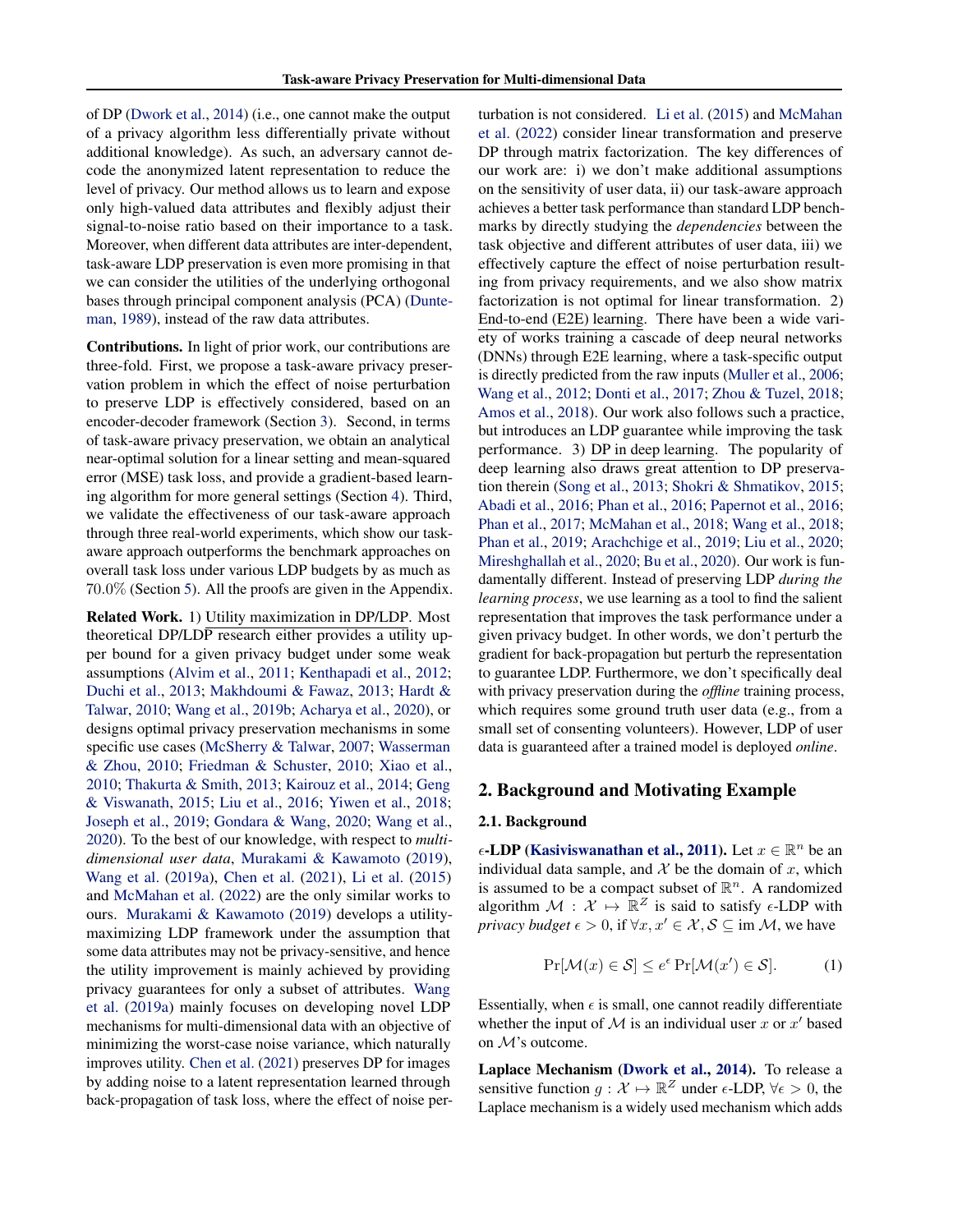

Figure 1. Motivating example. A task-aware approach (right) is more ideal than a task-agnostic approach (left) in terms of a mean wage estimation task, since the former perturbs the wage attribute with a smaller noise while guaranteeing the same LDP budget  $\epsilon$ .

Laplace noise to function  $q$ :

$$
\mathcal{M}_{\text{Lap}}(x, g, \epsilon) = g(x) + \text{Lap}^Z(\mu = 0, b = \frac{\Delta_1 g}{\epsilon}), \quad (2)
$$

where  $\text{Lap}^Z(\mu, b)$  is a Z-dimensional vector whose elements are i.i.d. Laplace random variables with mean  $\mu$ and scale b, which leads its variance to be  $2b^2$ . And  $\Delta_1 g = \max_{x, x' \in \mathcal{X}} \|g(x) - g(x')\|_1$  measures the sensitivity of g under the  $\ell_1$  norm.

For concreteness, the analysis and evaluation of this paper focus on the Laplace mechanism although the central idea of learning task-relevant data representations is applicable to other noise-adding mechanisms as well.

### 2.2. Motivating Example

Consider an example shown in Fig. [1.](#page-2-1) For simplicity, we only consider an example with two people, Alice and Bob, and two data attributes, age and wage. Suppose we need to preserve  $\epsilon$ -LDP for each person with  $\epsilon = 1$  and our task is to estimate the mean wage as accurate as possible. A straightforward task-agnostic approach will directly expose both the two data attributes, and add Laplace noise with scale  $b = 20$  to each attribute. However, a task-aware approach will expose only the wage attribute and add Laplace noise with scale  $b = 10$ . Both the approaches guarantee LDP under the same budget ( $\epsilon = 1$ ), but the wage attribute given by the task-aware approach is less noisy, and we can expect that the corresponding estimated mean wage (i.e. the ultimate task objective) is close to the real value with a higher probability.



<span id="page-2-2"></span>Figure 2. Overall architecture of the task-aware privacy preservation problem.

<span id="page-2-1"></span>In more complex scenarios, such as when each data attribute is not redundant but is valued differently in terms of the considered task or data attributes are dependent but not perfectly correlated, etc., the optimal solution will not be as straightforward as the given example and will be explored in the following sections.

### <span id="page-2-0"></span>3. Problem Formulation

<span id="page-2-3"></span>We now introduce the task-aware privacy preservation prob-lem depicted in Fig. [2.](#page-2-2) Let  $y = f(x) \in \mathbb{R}^m$  denote the task output associated with each ground truth data sample x, where f represents the task function. To guarantee  $\epsilon$ -LDP for each data sample  $x$ , its true value should never be exposed to the task function. Instead, an estimate of  $x$ , denoted by  $\hat{x}$ , is used as the input to the task function with the corresponding task output  $\hat{y} = f(\hat{x})$ . The objective is to minimize the overall task loss  $\mathcal{L} = \mathbb{E}[l(\hat{y}, y)]$  due to the difference between  $\hat{x}$  and x, where x follows distribution  $\mathcal{D}_x$ , and l is a task loss function that captures the discrepancy between task output  $\hat{y}$  and  $y$ , such as the common  $\ell_2$ and cross-entropy loss. Note that we don't specifically deal with privacy preservation during the *offline* training process, and the ground truth x is used to calculate y and  $\mathcal{L}$ . However, LDP of user data is guaranteed after a trained model is deployed *online*.

More concretely,  $x$  is first mapped to a latent representation  $\phi \in \mathbb{R}^Z$  through an encoder function  $\phi = g_e(x; \theta_e)$ , where  $\theta_e$  are a set of encoder parameters.  $\phi$  is then perturbed by a Laplace noise vector  $w \in \mathbb{R}^Z$ . That is,  $g_e$  is treated as the sensitive function g in Eq. [\(2\)](#page-2-3). Next,  $\hat{x}$  is reconstructed from  $\phi + w$  using a decoder function  $\hat{x} = g_d(\phi + w; \theta_d)$ where  $\theta_d$  are a set of decoder parameters. Moreover, in reality the encoder is deployed at the end of each individual user and in general has to be lightweight (e.g., linear or one hidden-layer neural network).

The optimal task-aware  $\hat{x}$  minimizes  $\hat{\mathcal{L}}$  while preserving  $\epsilon$ -LDP. In other words, the task-aware privacy preservation problem aims to co-design encoder and decoder, i.e., find proper values for Z,  $\theta_e$  and  $\theta_d$ , such that L is minimized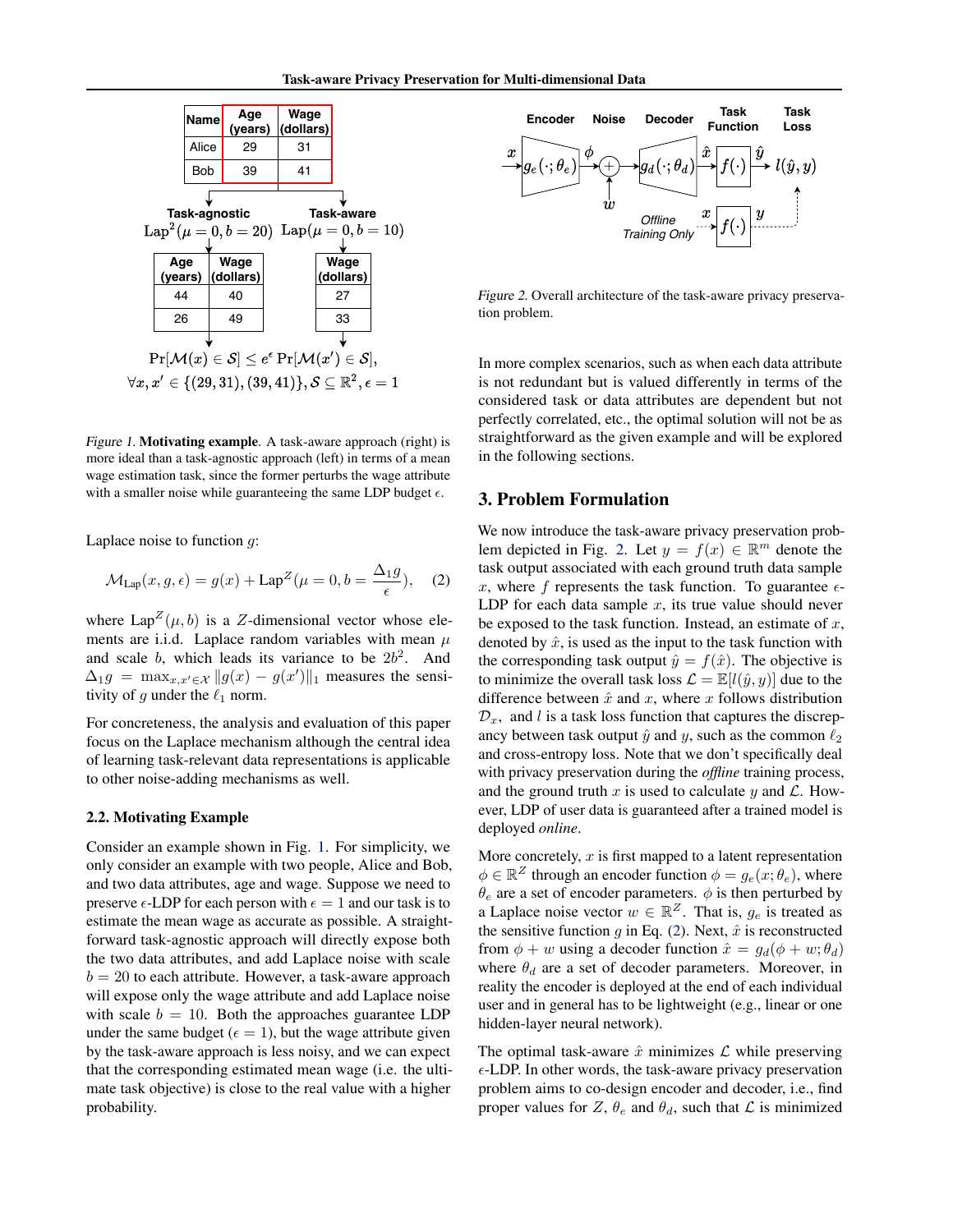and  $\epsilon$ -LDP is preserved. Formally, we have

$$
\min_{Z, \theta_e, \theta_d} \quad \mathcal{L} = \mathbb{E}_{x, w}[l(\hat{y}, y)], \tag{3}
$$

$$
s.t. \t y = f(x), \t(4)
$$

$$
\hat{y} = f(g_d(g_e(x; \theta_e) + w; \theta_d)), \tag{5}
$$

$$
x \sim \mathcal{D}_x, w \sim \text{Lap}^Z(0, \frac{\Delta_1 g_e}{\epsilon}).
$$
 (6)

The difficulty of our task-aware LDP problem mainly comes from the discrepancy of the measurement of overall task loss  $\mathcal{L}$ , which depends on  $\mathcal{D}_x$  and captures the *average* performance, and the mechanism of preserving LDP, which depends on X and focuses only on the *worst-case* privacy guarantee.

Benchmarks. We now describe two natural approaches to preserve  $\epsilon$ -LDP. First, a **task-agnostic approach** adds noise directly to the normalized  $x^1$  $x^1$ . For convenience we assume x is already normalized, and we have  $Z = n$  and  $g_e(x) =$ x. Second, a **privacy-agnostic approach** adds noise to  $\phi$ obtained by considering the problem defined in Eq. [\(3\)](#page-3-2)-[\(6\)](#page-3-3) with a pre-determined  $Z \leq n$  and w being a zero vector instead. That is, the privacy-preservation part is neglected when designing the encoder, and hence a proper  $Z$  needs to be pre-determined or one would always conclude a larger Z (under which more information can be delivered when noise is absent) is better. Both two benchmark approaches still need to determine the optimal decoder parameters  $\theta_d$ for input  $\phi + w$ . Note that for the task-agnostic approach even though  $g_e$  is an identity function, the corresponding optimal  $g_d$  is usually not an identity function, as exemplified in Section [A.7.1.](#page-14-0)

# <span id="page-3-0"></span>4. Analysis

In this section, we solve the task-aware privacy preservation problem. Assuming a linear model and MSE task loss, we are able to find near-optimal analytical results, which shed clear insight on how to co-design an encoder and decoder. We then move to general settings and present a gradientbased learning algorithm which demonstrates strong empirical performance.

### <span id="page-3-5"></span>4.1. Linear Model with MSE Task Loss

In this subsection, we consider a linear model with MSE task loss. More specifically, encoder function  $g_e$ , decoder function  $g_d$ , and task function f are assumed to be linear functions in their corresponding inputs, and the loss function is  $l = ||\hat{y} - y||_2^2$ . The task function f can then be expressed as  $f(x) = Kx$ , where  $K \in \mathbb{R}^{m \times n}$  is the task matrix.

<span id="page-3-2"></span>Practicality of the Setting. Linear transformation is a common encoding and decoding approach for many dimensionality-reduction techniques, such as PCA. And  $\ell_2$  task loss is widely used in many application scenarios. For example, given  $N$  samples of  $x$ , suppose we want to estimate the mean value of these samples in a few directions, given by task matrix  $K$ . Then the sum of the variance of these estimates by using  $\hat{x}$  instead of x will be  $\frac{1}{N} \mathbb{E}_{x,w} [\Vert K(\hat{x} - x) \Vert_2^2],$  so  $\mathcal{L} = \mathbb{E}_{x,w} [\Vert K(\hat{x} - x) \Vert_2^2] =$  $\mathbb{E}_{x,w}[\|\hat{y}-y\|_2^2]$  is a natural objective function.

<span id="page-3-3"></span>Contents. We first summarize the key results. For our task-aware approach, the optimal decoder is first determined in Proposition [4.1,](#page-4-0) and then the optimal encoder and the corresponding optimal loss is formulated in Proposition [4.4-](#page-4-1) [4.6](#page-5-0) under Assumption [4.3.](#page-4-2) We then relax Assumption [4.3](#page-4-2) and provide lower and upper bounds for the optimal loss in Theorem [4.7](#page-5-1) and an approximate solution. All the proofs are given in the Appendix.

Detailed Analysis. We start our analysis with a few definitions. First, without loss of generality, we assume the covariance matrix of  $x - \mu_x$ , i.e.,  $\mathbb{E}[(x - \mu_x)(x - \mu_x)^{\top}]$ , is positive definite, where  $\mu_x \in \mathbb{R}^n$  is the mean vector of  $x$ . This assumption guarantees  $x$  cannot be linearly transformed to a low-dimensional representation without losing information.

We then factorize  $\mathbb{E}[(x - \mu_x)(x - \mu_x)^{\top}]$  into  $LL^{\top}$  through Cholesky decomposition, where  $L \in \mathbb{R}^{n \times n}$  is a lower triangular matrix with positive diagonal entries. For analytical convenience, we let  $h = L^{-1}(x - \mu_x)$ , which can be viewed as another representation of x, with mean  $\mu_h = 0$  and covariance matrix  $\Sigma_{hh} = I$ . Let  $\mathcal{D}_h$  denote the distribution of h, and  $\mathcal{H} = \{L^{-1}(x - \mu_x)|x \in \mathcal{X}\}\$  denote the compact set that contains all the possible values of  $h \sim \mathcal{D}_h$ . Since  $K(\hat{x} - x) = P(h - h)$ , where  $P = KL$ , working with data representation h with task matrix  $P$  is equivalent to using  $x$ and  $K$ . Considering zero-centered  $h$  instead of original  $x$ saves us from considering the constant terms in the linear encoder and decoder functions<sup>[2](#page-3-4)</sup>.

Let  $E \in \mathbb{R}^{\mathbb{Z} \times n}$  and  $D \in \mathbb{R}^{n \times \mathbb{Z}}$  denote the encoder and decoder matrix associated with h, i.e.,  $\phi = Eh$  and  $\hat{h} =$  $D(Eh + w)$ . Without loss of generality, we let  $Z \ge n$  and allow some rows of  $E$  to be zero. Equivalently, based on the relationship between x and h, we have  $\phi = EL^{-1}(x - \mu_x)$ and  $\hat{x} - \mu_x = LD(EL^{-1}(x - \mu_x) + w)$ . We denote the covariance matrix of w by  $\Sigma_{ww}$ , and it can be expressed as  $\Sigma_{ww} = \sigma_w^2 I$ , where  $\sigma_w^2$  is the variance of the noise added to each dimension of  $\phi$ .

We first determine the optimal decoder  $D$  that minimizes

<span id="page-3-1"></span><sup>&</sup>lt;sup>1</sup>We may either normalize each dimension independently when  $x$  is a multi-variate random variable, or normalize all the dimensions jointly when  $x$  is a uni-variate time-series.

<span id="page-3-4"></span><sup>&</sup>lt;sup>2</sup>In particular, the  $\ell_1$ -sensitivity of a linear encoder function doesn't change when the constant term is zero, i.e.,  $\Delta_1 g_e$  =  $\Delta_1(g_e+c), \forall c \in \mathbb{R}^Z.$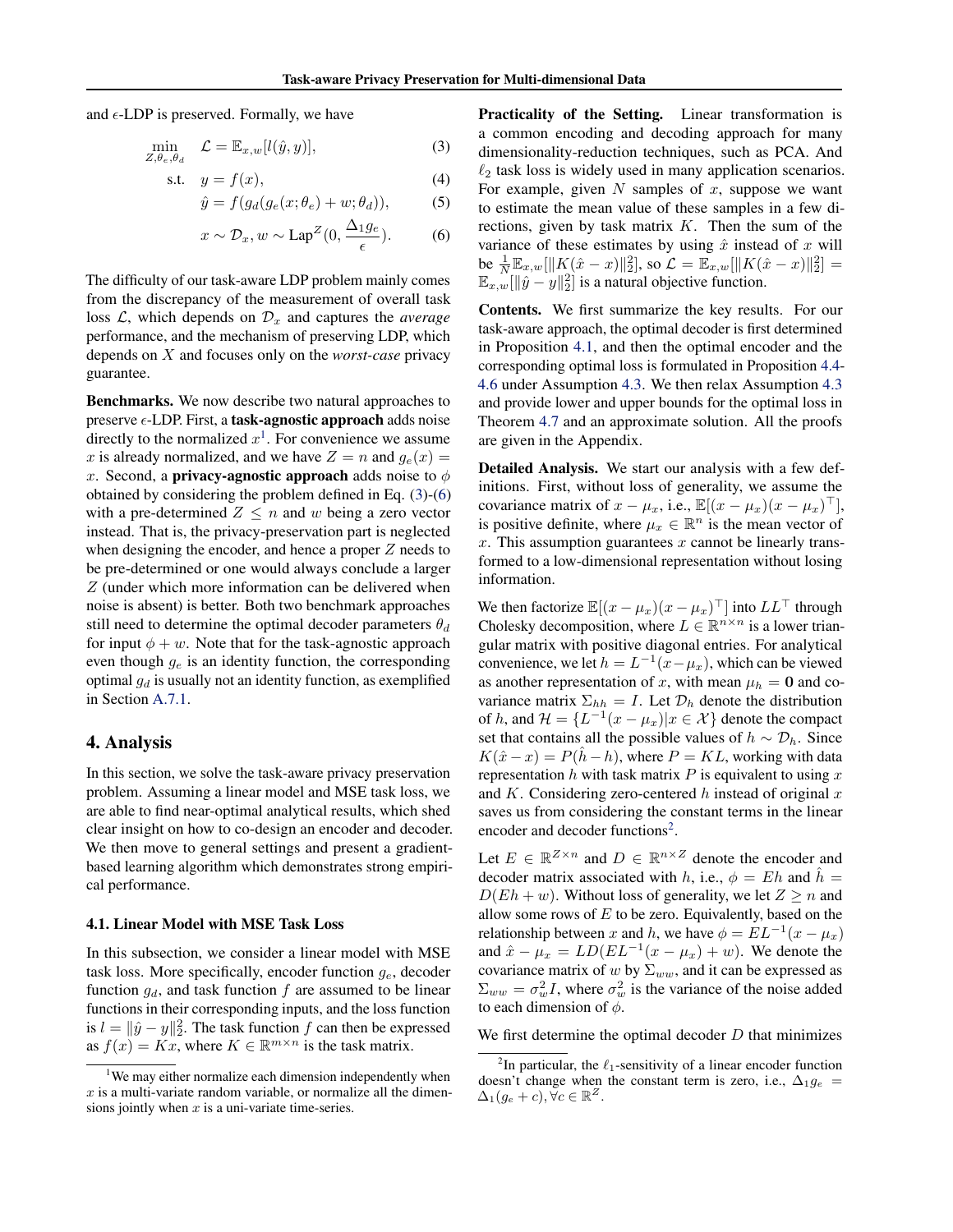$\mathcal L$  for a given encoder E, which is given by the following proposition. In particular, the optimal decoder  $D$  is not the Moore-Penrose inverse<sup>[3](#page-4-3)</sup> of encoder  $E$ .

<span id="page-4-0"></span>Proposition 4.1 (Optimal decoder D that minimizes L). *An optimal decoder* D *that minimizes* L *for a given encoder* E and  $\sigma_w^2$  can be expressed as  $D = E^{\top} (E E^{\top} + \sigma_w^2 I)^{-1}$ , *and corresponding* L *is*

$$
\mathcal{L} = Tr(P^{\top} P) - Tr(P^{\top} P E^{\top} (E E^{\top} + \sigma_w^2 I)^{-1} E), \quad (7)
$$

*where*  $Tr(\cdot)$  *denotes the trace of a matrix.* 

The next main step is to find an encoder  $E$  that minimizes Eq. [\(7\)](#page-4-4). Since  $\Delta_1 g_e = \max_{v,v' \in E(\mathcal{H})} ||v - v'||_1$ , where  $E(\mathcal{H}) = \{Eh | h \in \mathcal{H}\}\$ is the image of  $\mathcal{H}$  under linear transformation E, the design of encoder E will affect  $\Delta_1 g_e$ and therefore  $\sigma_w^2$ , and for different  $\mathcal H$ 's the effect of  $E$  is also different in general. So we need to carefully consider the relationship between E and H through geometric analysis<sup>[4](#page-4-5)</sup>.

When computing  $\Delta_1 g_e$  we can actually use H's convex hull S instead of  $H$  itself, according to the following lemma.

<span id="page-4-8"></span>**Lemma 4.2** (Convex hull preserves  $\Delta_1 g_e$ ).

$$
\Delta_1 g_e = \max_{v,v' \in E(\mathcal{S})} ||v - v'||_1.
$$
 (8)

For encoder E, we consider its singular value decomposition (SVD) instead:  $U\Sigma V^{\top}$ , where  $U \in \mathbb{R}^{Z \times Z}$  and  $V \in \mathbb{R}^{n \times n}$ are orthogonal matrices and  $\Sigma \in \mathbb{R}^{Z \times n}$  is a rectangular diagonal matrix. And the singular values are denoted by  $\sigma_1, \dots, \sigma_n$  with  $|\sigma_1| \geq \dots \geq |\sigma_n|$ . Then designing E is equivalent to designing matrix U, V and  $\Sigma$ . The geometric interpretation of applying transform  $E = U\Sigma V^{\top}$  to set S consists of three sub-transforms: 1) rotate  $S$  by applying rotation matrix  $V^{\top}$ ; 2) scale  $V^{\top}(\mathcal{S})$  by applying scaling matrix  $\Sigma$ ; 3) rotate  $\Sigma V^{\top}(\mathcal{S})$  by applying rotation matrix U. In general, the choice of any of  $U$ ,  $\Sigma$ , and  $V$  will affect  $\Delta_1 g_e$  and hence  $\sigma_w^2$ .

Our overall strategy is to first minimize the loss  $\mathcal L$  and the sensitivity value  $\Delta_{1}g_{e}$  over U and V. Under Assumption [4.3,](#page-4-2) the resulting U and V only depend on  $\Sigma$  (Propositions [4.4,](#page-4-1) [4.5\)](#page-4-6). We then find the optimal  $\Sigma$  that minimizes the  $\mathcal L$ within a given privacy budget  $\epsilon$  (Proposition [4.6\)](#page-5-0). By the end, we relax Assumption [4.3](#page-4-2) to discuss the quality of our solution (Theorem [4.7\)](#page-5-1).

We start by noting that for two points within a compact set, they must lay on the boundary to have the maximum  $\ell_1$  distance. We then make the following assumption in terms of  $\partial S$ , which is the boundary of S. It decouples the relationship between the choice of V and the value of  $\Delta_1 g_e$ .

<span id="page-4-2"></span>Assumption 4.3 (Boundary  $\partial S$  is a centered hypersphere). The boundary  $\partial S$  is a centered hypersphere of radius  $r \geq 0$ , which is expressed as  $\{h \in \mathbb{R}^n \mid ||h||_2^2 = r^2\}.$ 

<span id="page-4-4"></span>This is a strong assumption, but at the end of this subsection we will give a lower and upper bound of  $\mathcal L$  for any possible ∂S based on the results under this assumption. Since  $\partial V(\mathcal{S}) = \{ h \in \mathbb{R}^n \vert \Vert h \Vert_2^2 = r^2 \} = \partial \mathcal{S}$  for any orthogonal  $V$ , this assumption gives us a nice property: the choice of V doesn't affect  $\Delta_1 g_e$  and  $\sigma_w^2$ . Based on the above assumption, we can safely consider the optimal design of  $V$  that minimizes  $\mathcal L$  when  $\Sigma$  and  $\sigma_w^2$  are given, which leads to the following proposition.

<span id="page-4-1"></span>**Proposition 4.4** (Optimal rotation matrix  $V$  that minimizes L under Assumption [4.3\)](#page-4-2). *Suppose the eigen-decomposition of the Gram matrix*  $P^{\top}P$  *is expressed as*  $P^{\top}PQ = Q\Lambda$ , where  $\Lambda = diag(\lambda_1, \dots, \lambda_n) \in \mathbb{R}^{n \times n}$  *is a diagonal matrix whose diagonal elements are eigenvalues with*  $\lambda_1 \geq \cdots \geq$  $\lambda_n \geq 0$ , and  $Q \in \mathbb{R}^{n \times n}$  is an orthogonal matrix whose *columns are corresponding normalized eigenvectors. Then,* when  $\Sigma$  and  $\sigma_w^2$  are given,  ${\cal L}$  is minimized for  $V=Q$ , any  $Z \geq n$ , and any orthogonal U. And the corresponding  $\mathcal{L}$ *can be expressed as:*

<span id="page-4-7"></span>
$$
\mathcal{L} = \sum_{i=1}^{n} \lambda_i - \sum_{i=1}^{n} \lambda_i \frac{\sigma_i^2}{\sigma_i^2 + \sigma_w^2}.
$$
 (9)

It is clear that choosing a  $Z > n$  brings no additional benefit. Hence we can only consider  $Z = n$  for simplicity.

After the first two sub-transforms  $\Sigma$  and  $V^{\top}$ , the boundary  $\partial S = \{h \in \mathbb{R}^n \|\|h\|_2^2 = r^2\}$  becomes  $\partial \Sigma V^\top(S) = \{v \in \mathbb{R}^n\}$  $\mathbb{R}^n | \sum_{i=1}^n v_i^2 / \sigma_i^2 = r^2$ , which is a hyperellipsoid. We then have the following proposition that gives the optimal U which minimizes  $\Delta_1 q_e$ .

<span id="page-4-6"></span>**Proposition 4.5** (Optimal rotation matrix  $U$  that minimizes  $\Delta_{1}g_{e}$  under Assumption [4.3\)](#page-4-2). *For a given*  $\Sigma$ ,  $U = I$  *minimizes*  $\Delta_1 g_e$ *, and the corresponding minimum value is* 

<span id="page-4-9"></span>
$$
\Delta_1 g_e = 2r \sqrt{\sum_{i=1}^n \sigma_i^2}.
$$
 (10)

Next, we need to consider how to design the scaling matrix  $\Sigma$ , or equivalently, the values of  $\sigma_1^2, \cdots, \sigma_n^2$ , to minimize Eq. [\(9\)](#page-4-7), which is the only remaining piece. Clearly, for any given  $\sigma_1^2, \cdots, \sigma_n^2$  if we increase them proportionally,  $\sigma_w^2$ also needs to be increased proportionally to preserve the same  $\epsilon$ -LDP. So without loss of generality, we impose an additional constraint  $\sum_{i=1}^{n} \sigma_i^2 = M$ , where M is a positive constant. And the following proposition gives the optimal

<span id="page-4-3"></span><sup>&</sup>lt;sup>3</sup>In matrix factorization [\(Li et al.,](#page-9-15) [2015;](#page-9-15) [McMahan et al.,](#page-9-16) [2022\)](#page-9-16), the decoder matrix is however constrained to be the Moore-Penrose inverse of the encoder matrix.

<span id="page-4-5"></span>When using an **upper bound** of the sensitivity [\(Li et al.,](#page-9-15) [2015;](#page-9-15) [McMahan et al.,](#page-9-16) [2022\)](#page-9-16), such geometric analysis is not needed. We here however consider the **exact value** of  $\Delta_1 g_e$ .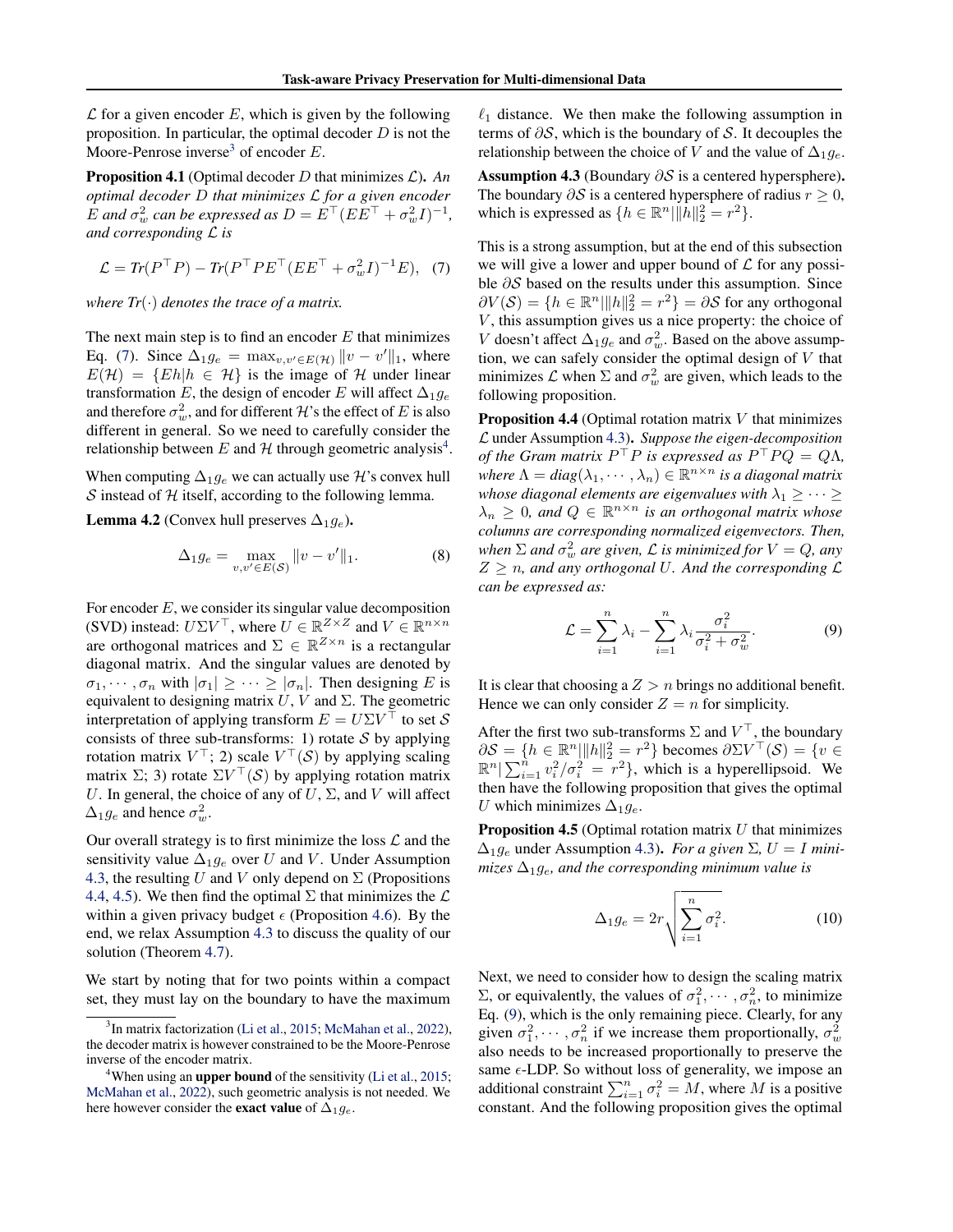

<span id="page-5-2"></span>Figure 3. Theoretical overall task loss  $\mathcal L$  comparison when  $L = I$ and Assumption [4.3](#page-4-2) holds. We consider three different settings which have  $n = 4$  and  $\lambda_1 = 4$  in common. Difference between settings: 1)  $\lambda_{2:4} = 0$ ; 2)  $\lambda_{2:4} = 1$ ; 3)  $\lambda_{2:4} = 2$ . For the privacyagnostic approach we use  $Z = 2$ .

choice of  $\Sigma$  that minimizes  $\mathcal L$  and preserves  $\epsilon$ -LDP with the Laplace mechanism.

<span id="page-5-0"></span>**Proposition 4.6** (Optimal scaling matrix  $\Sigma$  that minimizes  $\mathcal L$  and preserves  $\epsilon$ -LDP with Laplace mechanism under As-sumption [4.3\)](#page-4-2). *The optimal choice of*  $\sigma_1^2, \cdots, \sigma_n^2$  *that minimize* L *and preserve -LDP with Laplace mechanism under constraint*  $\sum_{i=1}^{n} \sigma_i^2 = M$  *is given by* 

$$
\sigma_i^2
$$
\n
$$
= \begin{cases}\nM \cdot \left(\frac{\sqrt{\lambda_i}}{\sum_{i=1}^{Z'} \sqrt{\lambda_i}} (1 + Z' \cdot \frac{8r^2}{\epsilon^2}) - \frac{8r^2}{\epsilon^2}\right), & \forall i \le Z' \\
0, & \text{ o.w.} \n\end{cases}
$$
\n(11)

where  $Z' \leq n$  *is the largest integer such that:* 

$$
\frac{\sqrt{\lambda_{Z'}}}{\sum_{i=1}^{Z'} \sqrt{\lambda_i}} (1 + Z' \cdot \frac{8r^2}{\epsilon^2}) - \frac{8r^2}{\epsilon^2} > 0,
$$
 (12)

*and the corresponding* L *is*

$$
\mathcal{L} = \frac{8r^2/\epsilon^2}{1 + Z' \cdot 8r^2/\epsilon^2} \left(\sum_{i=1}^{Z'} \sqrt{\lambda_i}\right)^2 + \sum_{i=Z'+1}^{n} \lambda_i. \tag{13}
$$

For our task-aware approach, Proposition [4.1-](#page-4-0)[4.6](#page-5-0) complete the optimal encoder and decoder design that preserves  $\epsilon$ -LDP with the Laplace mechanism under Assumption [4.3.](#page-4-2)

Validation of Task Loss from Theoretical Results (Fig. [3\)](#page-5-2). We now compare the performance of our task-aware approach and the benchmark approaches when  $L = I$  and Assumption [4.3](#page-4-2) holds. The derivations of the benchmark approaches are in Section [A.7.](#page-14-1) We consider three different settings which have  $n = 4$  and  $\lambda_1 = 4$  in common. And in setting 1, 2, and 3 we let  $\lambda_2 = \lambda_3 = \lambda_4$  be 0,

1, 2 respectively. For the privacy-agnostic approach<sup>[5](#page-5-3)</sup>, we use a pre-determined  $Z = 2$ . Our observations are: 1) Compared to the task-agnostic approach, our task-aware approach achieves the largest improvement in setting 1, because  $\lambda_{2:4} = 0$  implies that  $x_{2:4}$  are purely redundant. We can even expect higher gain than setting 1 when we have larger *n* and zero  $\lambda_{2:n}$ 's, and the gain will be zero if all the  $\lambda_i$ 's are equal. 2) The privacy-agnostic approach completely missed the information carried by  $x_{3:4}$ , which explains the improvement of our task-aware approach for small  $r/\epsilon$  in setting 2 and 3. We can expect higher gain than setting 3 when we have larger n and larger  $\lambda_{2:n}$ 's, and the gain will be zero if all the missed  $x_i$ 's correspond to zero  $\lambda_i$ 's and all the other  $\lambda_i$ 's are equal.

Transition to general boundary ∂S. Based on the results under Assumption [4.3,](#page-4-2) we can give a lower and upper bound of  $\mathcal{L}^*$  for general  $\partial \mathcal{S}$ , which is not necessarily a centered hypersphere.

<span id="page-5-1"></span>**Theorem 4.7** (Lower and upper bound of  $\mathcal{L}^*$  for general boundary  $\partial S$  when  $\epsilon$ -LDP is preserved with Laplace mechanism). *Suppose*  $\partial S \subset \{ h \in \mathbb{R}^n : r_{\min}^2 \le ||h||_2^2 \le r_{\max}^2 \}.$ *Then when -LDP is preserved with the Laplace mechanism, the optimal*  $\mathcal{L}^*$  *is bounded by:* 

$$
\mathcal{L}(r_{min}; \lambda_{1:n}, \epsilon) \leq \mathcal{L}^* \leq \mathcal{L}(r_{max}; \lambda_{1:n}, \epsilon)
$$
 (14)

<span id="page-5-7"></span>*where*  $\mathcal{L}(r; \lambda_{1:n}, \epsilon)$  *is the value of*  $\mathcal{L}$  *determined by Eq.* [\(12\)](#page-5-4) *and [\(13\)](#page-5-5)* for given radius r, eigenvalues  $\lambda_{1:n}$  and privacy *budget*  $\epsilon$ *.* 

Therefore, to preserve  $\epsilon$ -LDP with the Laplace mechanism, our task-aware solution for general  $\partial S$  is: 1) First, find the smallest  $r_{\text{max}}$  and the largest  $r_{\text{min}}$  that bound  $\partial S$ ; 2) Then assume  $\partial S$  is  $\{h \in \mathbb{R}^n \|\|h\|_2^2 = r_{\text{max}}^2\}$ , and choose the encoder  $E$  and decoder  $D$  based on Proposition [4.4-](#page-4-1)[4.6.](#page-5-0) We don't use the corresponding  $\sigma_w^2$  however, because it may guarantee a higher LDP than needed. 3) Next, compute  $\sigma_w^2$ for real  $\partial S$  under decoder D and privacy budget  $\epsilon$ .

<span id="page-5-5"></span><span id="page-5-4"></span>The associated loss for the task-aware approach is at most  $\mathcal{L}(r_{\text{max}}; \lambda_{1:n}, \epsilon)$ . Though in general not optimal, it differs from  $\mathcal{L}^*$  by at most  $\mathcal{L}(r_{\text{max}}; \lambda_{1:n}, \epsilon) - \mathcal{L}(r_{\text{min}}; \lambda_{1:n}, \epsilon)$ . The difference is small when  $\partial S$  is "nearly" a hypersphere, i.e.,  $r_{\text{max}} - r_{\text{min}} \approx 0.$ 

#### <span id="page-5-6"></span>4.2. General Settings

For more complex scenarios, it is challenging to give an analytical solution to the task-aware privacy preservation problem, especially when the encoder function  $g_e$ , decoder function  $g_d$ , and task function f correspond to neural networks. Thus, we present a gradient-based learning algorithm. (Benchmark algorithms are given in Section [A.7.4.](#page-15-0))

<span id="page-5-3"></span> $5$  One can use another value of Z, under which the result may be slightly different but our task-aware approach will still outperform.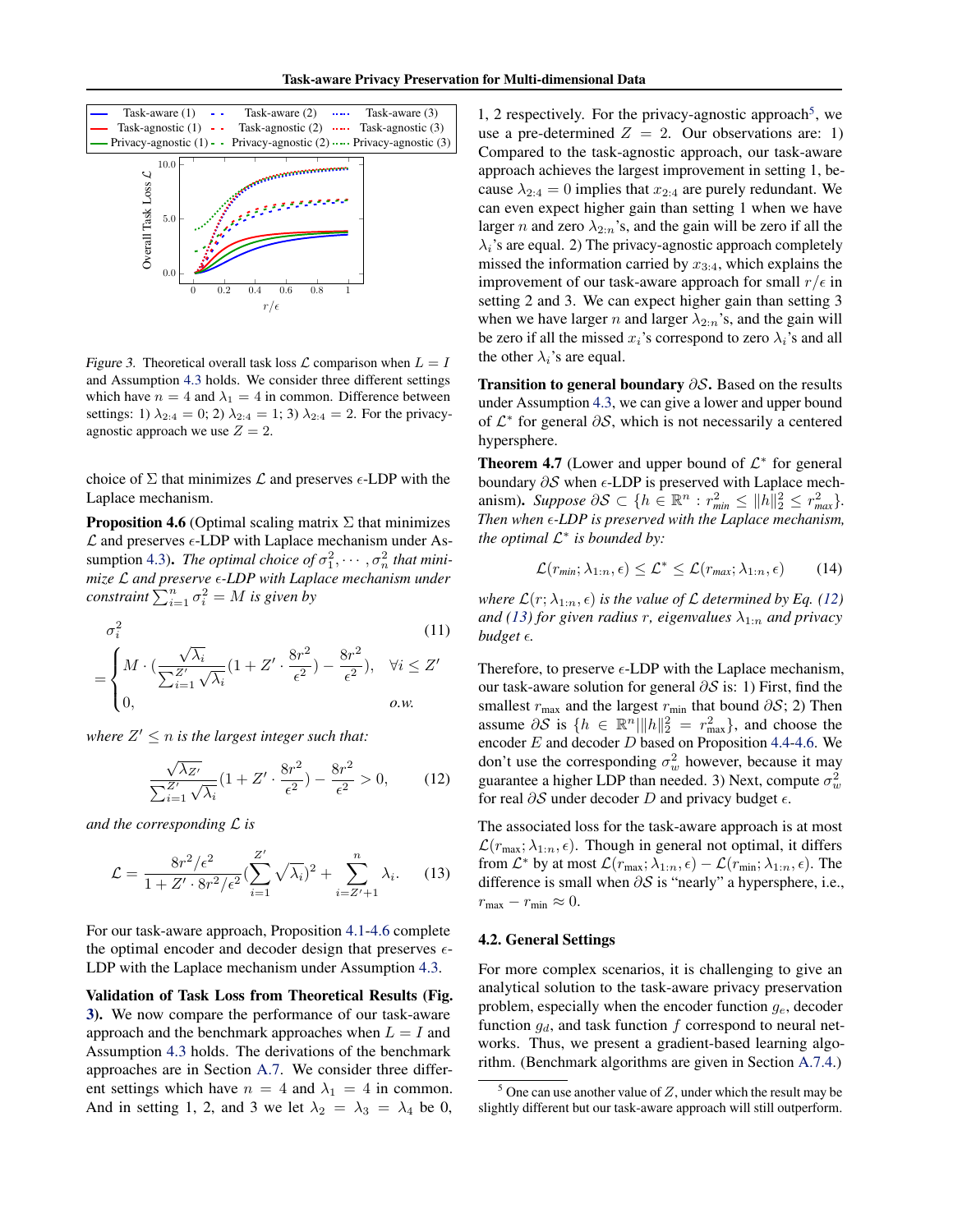**Algorithm 1** Task-aware Algorithm for  $\epsilon$ -LDP Preservation in General Settings

- <span id="page-6-1"></span>**Require:** Privacy budget  $\epsilon$  and Z
- 1: Initialize encoder/decoder parameters  $\theta_e$ ,  $\theta_d$  and noise vector w
- 2: for  $\tau \in \{0, 1, \cdots, N_{\text{epochs}} 1\}$  do
- 3: Update  $\theta_e$  and  $\theta_d$  with  $-(\nabla_{\theta_e} \mathcal{L} + 2\eta \theta_e)$  and  $-\nabla_{\theta_d} \mathcal{L}$ , respectively, by one or multiple steps
- 4: Recompute  $\Delta_1 g_e$ , and re-sample w from Lap<sup> $Z$ </sup> $(0, \Delta_1 g_e/\epsilon)$
- 5: end for
- 6: Return  $\theta_e$ ,  $\theta_d$  and  $\Delta_1 g_e$

Algorithm [1](#page-6-1) is our proposed task-aware algorithm for general settings. First, the privacy budget  $\epsilon$  and the latent dimension  $Z$  are required inputs for the algorithm. In general, Z should be proper, i.e., it is neither too small (we can find a better solution by choosing a larger  $Z$ ) nor too big (which introduces unnecessary complexity). In practice a practitioner may need to determine a proper  $Z$  on a case-by-case basis (See Section [A.9](#page-16-0) of the Appendix for more details). Next, the algorithm adopts an alternating iteration approach, where in each epoch, we first update parameters  $\theta_e$ ,  $\theta_d$  by their corresponding negative gradients in line 3, and then recompute  $\Delta_1 g_e$  and re-sample w from  $\mathrm{Lap}^Z(0,\Delta_1 g_e/\epsilon)$  in line 4. Note that, in terms of encoder parameter  $\theta_e$ , instead of considering the gradient of  $\mathcal{L}$ , we add an  $\ell_2$  regularization term  $\eta \|\theta_e\|_F^2$  where  $\eta$  is a positive constant. Therefore, we update  $\theta_e$  with the negative gradient  $-(\nabla_{\theta_e} \mathcal{L} + 2\eta \theta_e)$ . Without regularization, the  $\|\theta_e\|_F^2$  will grow to infinity since we can always achieve a smaller  $\mathcal L$  by increasing the scale of  $\phi$  proportionally. But it is not a direction we are looking for, since  $\sigma_w^2$  will also increase proportionally to guarantee  $\epsilon$ -LDP. Moreover, the time complexity of computing  $\Delta_1 g_e$ is quadratic in the number of data samples, and when necessary one can split the samples into mini-batches or use parallel processing to reduce the computational time.

#### <span id="page-6-0"></span>5. Evaluation

Our evaluation compares the performance of the proposed task-aware approach and the benchmark approaches (as defined in Section [3\)](#page-2-0). Three applications and corresponding datasets from the standard UCI Machine Learning Repository [\(Dua & Graff,](#page-8-17) [2017\)](#page-8-17) are considered: mean estimation of hourly household power consumption, real estate valuation, and breast cancer detection. Configuration and training details are provided in the appendix due to space limitations. Moreover, to show the generality of our task-aware approach with respect to high-dimensional image datasets, we provide strong experimental results for MNIST dataset [\(LeCun et al.,](#page-9-22) [1998\)](#page-9-22) as well, given in Section [A.10.](#page-16-1) Our code is publicly available at [https://github.com/](https://github.com/chengjiangnan/task_aware_privacy)

[chengjiangnan/task\\_aware\\_privacy](https://github.com/chengjiangnan/task_aware_privacy).

### 5.1. Mean Estimation of Hourly Household Power Consumption

We first consider a mean estimation problem, based on measurements of individual household electric power consumption over four years [\(Hebrail & Berard,](#page-9-23) [2012\)](#page-9-23). Each data sample  $x \in \mathbb{R}^{24}$  is a time-series that contains the hourly household power consumption for one single day, and our objective is to estimate the mean of the hourly household power consumption for N days. As discussed in Section [4.1,](#page-3-5) we can define the overall task loss in the following way:

$$
\mathcal{L} = \mathbb{E}_{x \sim \mathcal{D}_x} [\|K(\hat{x} - x)\|_2^2] = \sum_{i=1}^{24} k_i^2 \mathbb{E}_{x \sim \mathcal{D}_x} [(\hat{x}_i - x_i)^2]
$$

where  $K = diag(k_1, k_2, \dots, k_{24})$  factors the importance of the mean estimation for each hour. In our experiment we set  $k_i = 2$  for  $i \in \{9, 10, \dots, 20\}$  (i.e., day-time hours) and  $k_i = 1$  for other i's (i.e., night-time hours). And we adopt a linear encoder and decoder model. As the considered problem is based on a linear model with MSE task loss, we adopt the solutions developed in Section [4.1](#page-3-5) for the three approaches (we choose  $Z = 3$  for the privacy-agnostic approach).

Fig. [4](#page-7-0) shows our experimental results. First, on the left, we compare the task loss  $l(\hat{y}, y)$  for the three approaches under different LDP budgets. For each approach, the overall task loss  $\mathcal L$  decreases when a larger LDP budget  $\epsilon$  is given. Besides, for a given LDP budget, our task-aware approach always outperforms the benchmark approaches on overall task loss  $\mathcal{L}$ , and the maximum improvements against the task-agnostic and privacy-agnostic approach are  $22.9\%$  ( $\epsilon = 10$ ) and  $11.7\%$  ( $\epsilon = 5$ ), respectively. Second, on the right, we select  $\epsilon = 5$  and compare the MSE of power consumption for each hour. We see that our task-aware approach achieves a lower MSE for all the day-time hours, and a similar MSE for the night-time hours. This observation can be explained by three reasons: 1) We select a higher  $k_i$ for the day-time hours, so our task-aware approach gives higher priority to minimizing the loss for those dimensions in  $x$ ; 2) Although  $x$  has 24 dimensions, the variance in each dimension can be mostly explained by several common latent dimensions, so our task-aware approach still achieves a similar MSE for the night-time hours; 3) Our task-aware approach is able to adopt different scales to different latent dimensions according to their task relevance while the privacy-agnostic approach cannot.

#### 5.2. Real Estate Valuation and Breast Cancer Detection

Next, we consider a real estate valuation problem and a breast cancer detection problem. Both the problems are not based on the linear model with MSE task loss, so we use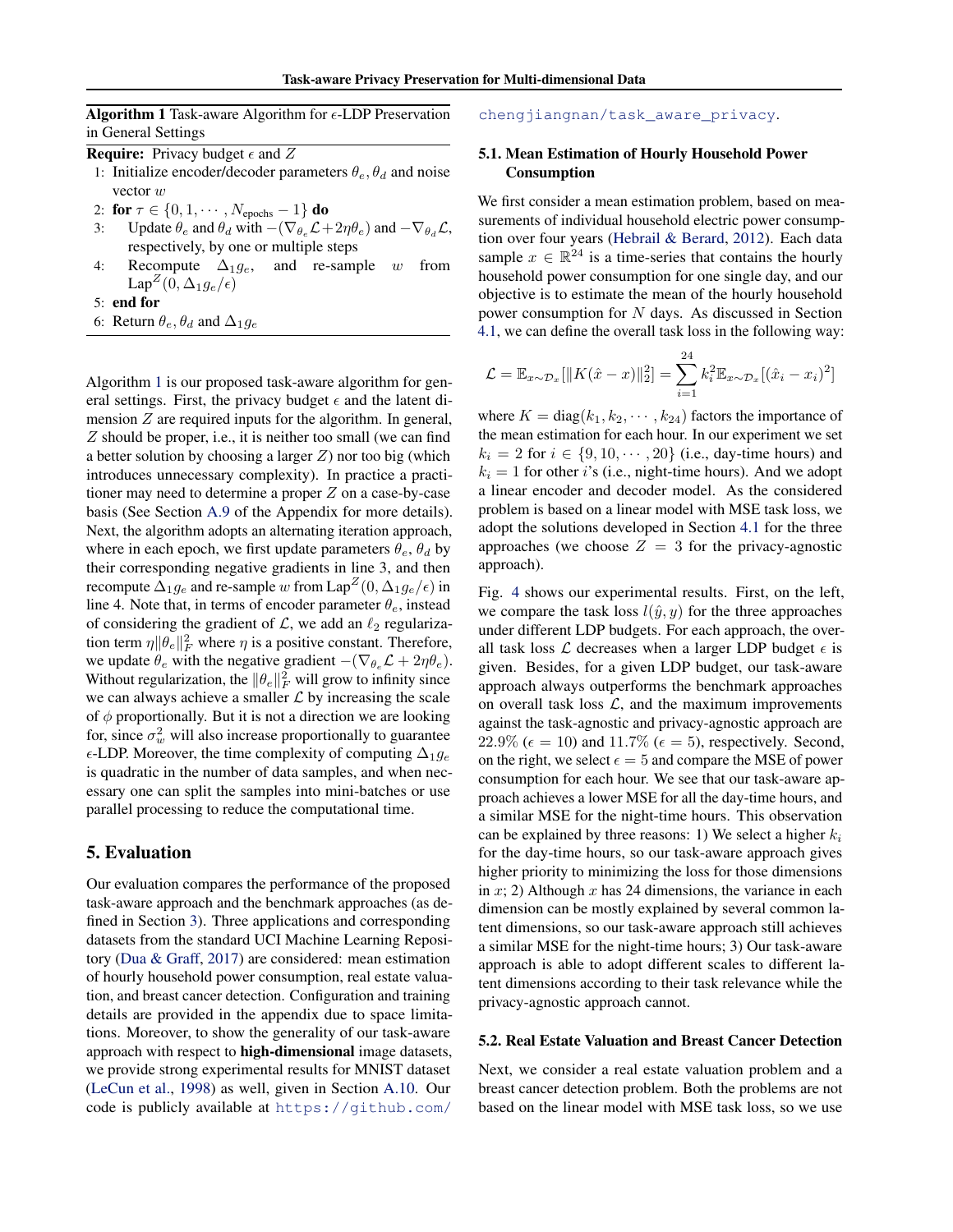Task-aware Privacy Preservation for Multi-dimensional Data



<span id="page-7-0"></span>Figure 4. Results of Hourly Household Power Consumption. Left: Task loss  $l(\hat{y}, y)$  under different LDP budgets. Right: MSE of power consumption for each hour, when  $\epsilon = 5$ . Our task-aware approach achieves a lower MSE for all the day-time hours.



<span id="page-7-1"></span>Figure 5. Task loss  $l(\hat{y}, y)$  under different LDP budgets for real estate valuation (left) and breast cancer detection (right).

Algorithm [1](#page-6-1) developed in Section [4.2](#page-5-6) to solve them (we use  $Z = 3$  for both our task-aware approach and the privacyagnostic approach for fair comparison; and the performance of the task-aware approach under different  $Z$ 's can be found in Section [A.9](#page-16-0) of the Appendix).

Real Estate Valuation. For this problem, we use historical real estate valuation data collected from Taiwan [\(Yeh &](#page-10-16) [Hsu,](#page-10-16) [2018\)](#page-10-16), which contains 400+ instances. Here,  $x \in \mathbb{R}^6$ contains 6 attributes that are highly related to the value of a house, including transaction date, house age, geographic coordinates, etc. And  $y \in \mathbb{R}$  represents the valuation of a house. We first train a one-hidden-layer feedforward neural network regression model using the ground truth  $x$  and  $y$ , to serve as our task function f. Then, we minimize the  $\ell_2$  loss of  $\hat{y}$  and  $y$ , based on a linear encoder and decoder model.

Breast Cancer Detection. For this problem, we use a wellknown breast cancer diagnostic dataset [\(Street et al.,](#page-10-17) [1993\)](#page-10-17) from Wisconsin, which contains 500+ instances. Here,  $x \in$  $\mathbb{R}^{30}$  contains 30 attributes that measure 10 features of a cell nucleus. And  $y$  is a binary variable that represents a diagnosis result (malignant or benign). We first train a one-hidden-layer feedforward neural network classification

model using the ground truth  $x$  and  $y$ , to serve as our task function  $f$ . Then we aim to minimize the cross-entropy loss of  $\hat{y}$  and y, with encoder and decoder both being onehidden-layer feedforward neural networks.

Fig. [5](#page-7-1) shows the evaluation results. For both problems, we can see our task-aware approach nearly always outperforms the benchmark approaches on overall task loss  $\mathcal L$  under different LDP budgets, which demonstrates the effectiveness of our proposed solution. The maximum improvements against the task-agnostic and privacy-agnostic approach are  $26.1\%$  ( $\epsilon = 10$ ) and  $21.2\%$  ( $\epsilon = 5$ ) for real estate valuation, and are 70.0% ( $\epsilon = 100$ ) and 68.5% ( $\epsilon = 100$ ) for breast cancer detection.

Limitations. Further research is required to learn anonymized representations that are useful for *multiple* tasks. Moreover, our theoretical guarantee does not apply to general deep neural networks.

# 6. Conclusion and Future Work

This paper provides a principled task-aware privacy preservation method to improve the privacy-utility trade-off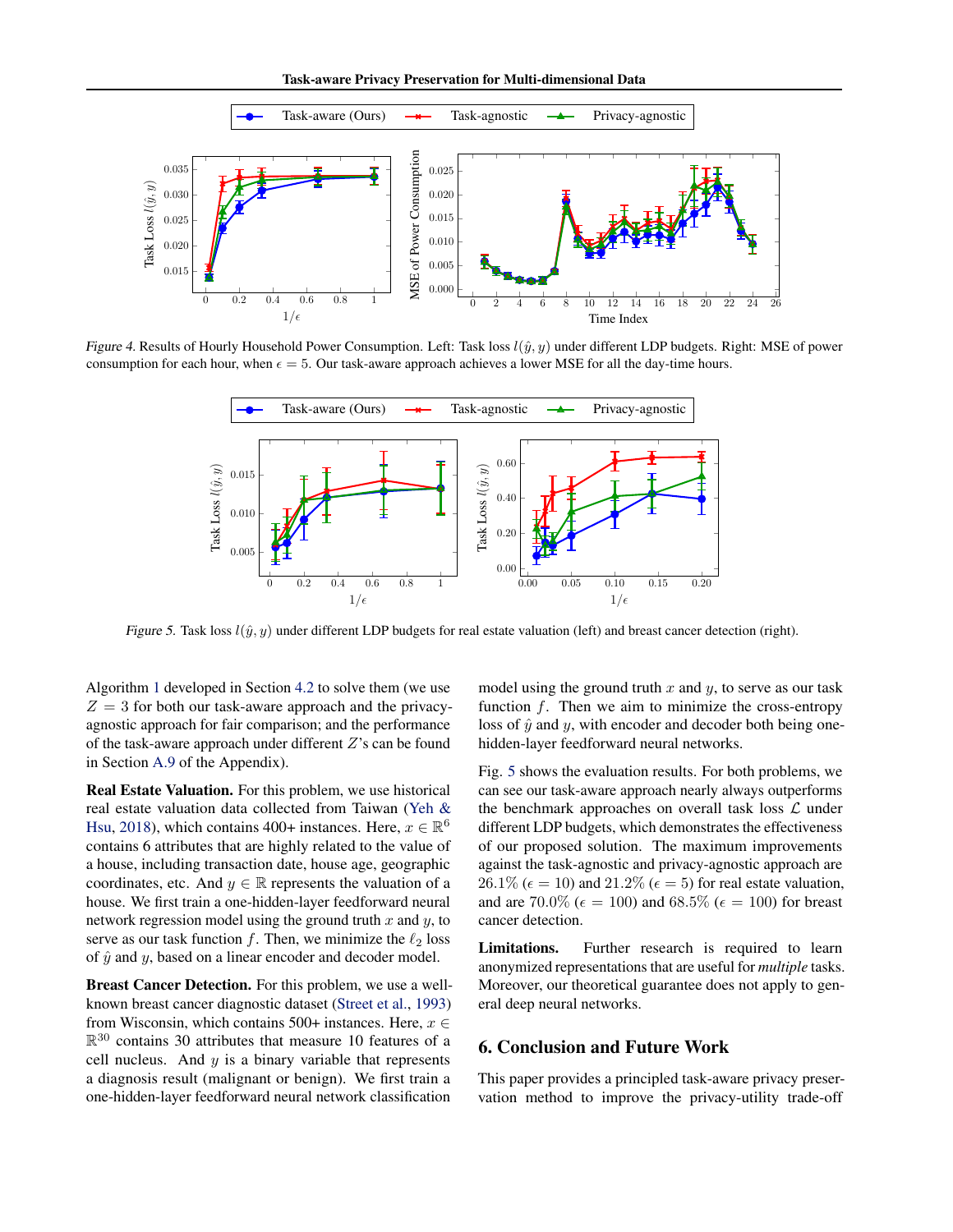for ML tasks that increasingly operate on rich, multidimensional user data. We gave an analytical near-optimal solution for a general linear encoder-decoder model and MSE task loss, and developed a gradient-based learning algorithm for more general nonlinear settings. Our evaluation showed that our task-aware approach outperforms the benchmark approaches on overall task loss under various LDP budgets.

There are several directions along which we can extend this work. First, it is worthwhile to extend our analysis of the task-aware privacy preservation problem to other LDP mechanisms as well, including mechanisms for approximate LDP. Second, another direction is to consider task-aware privacy preservation for different groups of users in a distributed setting. Lastly, we also plan to find task-aware anonymized representations for multi-task learning.

# Funding Disclosure

This material is based upon work supported by the National Science Foundation under Grant No. 2133481. Any opinions, findings, and conclusions or recommendations expressed in this material are those of the authors and do not necessarily reflect the views of the National Science Foundation.

## References

- <span id="page-8-14"></span>Abadi, M., Chu, A., Goodfellow, I., McMahan, H. B., Mironov, I., Talwar, K., and Zhang, L. Deep learning with differential privacy. In *Proceedings of the 2016 ACM SIGSAC conference on computer and communications security*, pp. 308–318, 2016.
- <span id="page-8-10"></span>Acharya, J., Bonawitz, K., Kairouz, P., Ramage, D., and Sun, Z. Context aware local differential privacy. In *International Conference on Machine Learning*, pp. 52– 62. PMLR, 2020.
- <span id="page-8-8"></span>Alvim, M. S., Andrés, M. E., Chatzikokolakis, K., Degano, P., and Palamidessi, C. Differential privacy: on the tradeoff between utility and information leakage. In *International Workshop on Formal Aspects in Security and Trust*, pp. 39–54. Springer, 2011.
- <span id="page-8-13"></span>Amos, B., Rodriguez, I. D. J., Sacks, J., Boots, B., and Kolter, J. Z. Differentiable mpc for end-to-end planning and control. *arXiv preprint arXiv:1810.13400*, 2018.
- <span id="page-8-15"></span>Arachchige, P. C. M., Bertok, P., Khalil, I., Liu, D., Camtepe, S., and Atiquzzaman, M. Local differential privacy for deep learning. *IEEE Internet of Things Journal*, 7(7): 5827–5842, 2019.
- <span id="page-8-16"></span>Bu, Z., Dong, J., Long, Q., and Su, W. J. Deep learning

with gaussian differential privacy. *Harvard data science review*, 2020(23), 2020.

- <span id="page-8-18"></span>Casey, J. *A TREATISE OF THE ANALYTICAL GEOM-ETRY OF THE POINT, LINE, CIRCLE, AND CONIC SECTIONS.* 1893.
- <span id="page-8-11"></span>Chen, J.-W., Chen, L.-J., Yu, C.-M., and Lu, C.-S. Perceptual indistinguishability-net (pi-net): Facial image obfuscation with manipulable semantics. In *Proceedings of the IEEE/CVF Conference on Computer Vision and Pattern Recognition*, pp. 6478–6487, 2021.
- <span id="page-8-6"></span>Cheng, J., Pavone, M., Katti, S., Chinchali, S., and Tang, A. Data sharing and compression for cooperative networked control. *Advances in Neural Information Processing Systems*, 34, 2021.
- <span id="page-8-5"></span>Cortés, J., Dullerud, G. E., Han, S., Le Ny, J., Mitra, S., and Pappas, G. J. Differential privacy in control and network systems. In *2016 IEEE 55th Conference on Decision and Control (CDC)*, pp. 4252–4272. IEEE, 2016.
- <span id="page-8-4"></span>Dankar, F. K. and El Emam, K. Practicing differential privacy in health care: A review. *Trans. Data Priv.*, 6(1): 35–67, 2013.
- <span id="page-8-2"></span>Differential Privacy Team, A. Learning with privacy at scale. URL [https://docs-assets.developer.](https://docs-assets.developer.apple.com/ml-research/papers/learning-with-privacy-at-scale.pdf) [apple.com/ml-research/papers/](https://docs-assets.developer.apple.com/ml-research/papers/learning-with-privacy-at-scale.pdf) [learning-with-privacy-at-scale.pdf](https://docs-assets.developer.apple.com/ml-research/papers/learning-with-privacy-at-scale.pdf).
- <span id="page-8-3"></span>Ding, B., Kulkarni, J., and Yekhanin, S. Collecting telemetry data privately. *arXiv preprint arXiv:1712.01524*, 2017.
- <span id="page-8-12"></span>Donti, P., Amos, B., and Kolter, J. Z. Task-based end-to-end model learning in stochastic optimization. In *Advances in Neural Information Processing Systems*, pp. 5484–5494, 2017.
- <span id="page-8-17"></span>Dua, D. and Graff, C. UCI machine learning repository, 2017. URL <http://archive.ics.uci.edu/ml>.
- <span id="page-8-9"></span>Duchi, J. C., Jordan, M. I., and Wainwright, M. J. Local privacy and statistical minimax rates. In *2013 IEEE 54th Annual Symposium on Foundations of Computer Science*, pp. 429–438. IEEE, 2013.
- <span id="page-8-7"></span>Dunteman, G. H. *Principal components analysis*. Number 69. Sage, 1989.
- <span id="page-8-0"></span>Dwork, C., McSherry, F., Nissim, K., and Smith, A. Calibrating noise to sensitivity in private data analysis. In *Theory of cryptography conference*, pp. 265–284. Springer, 2006.
- <span id="page-8-1"></span>Dwork, C., Roth, A., et al. The algorithmic foundations of differential privacy. *Foundations and Trends in Theoretical Computer Science*, 9(3-4):211–407, 2014.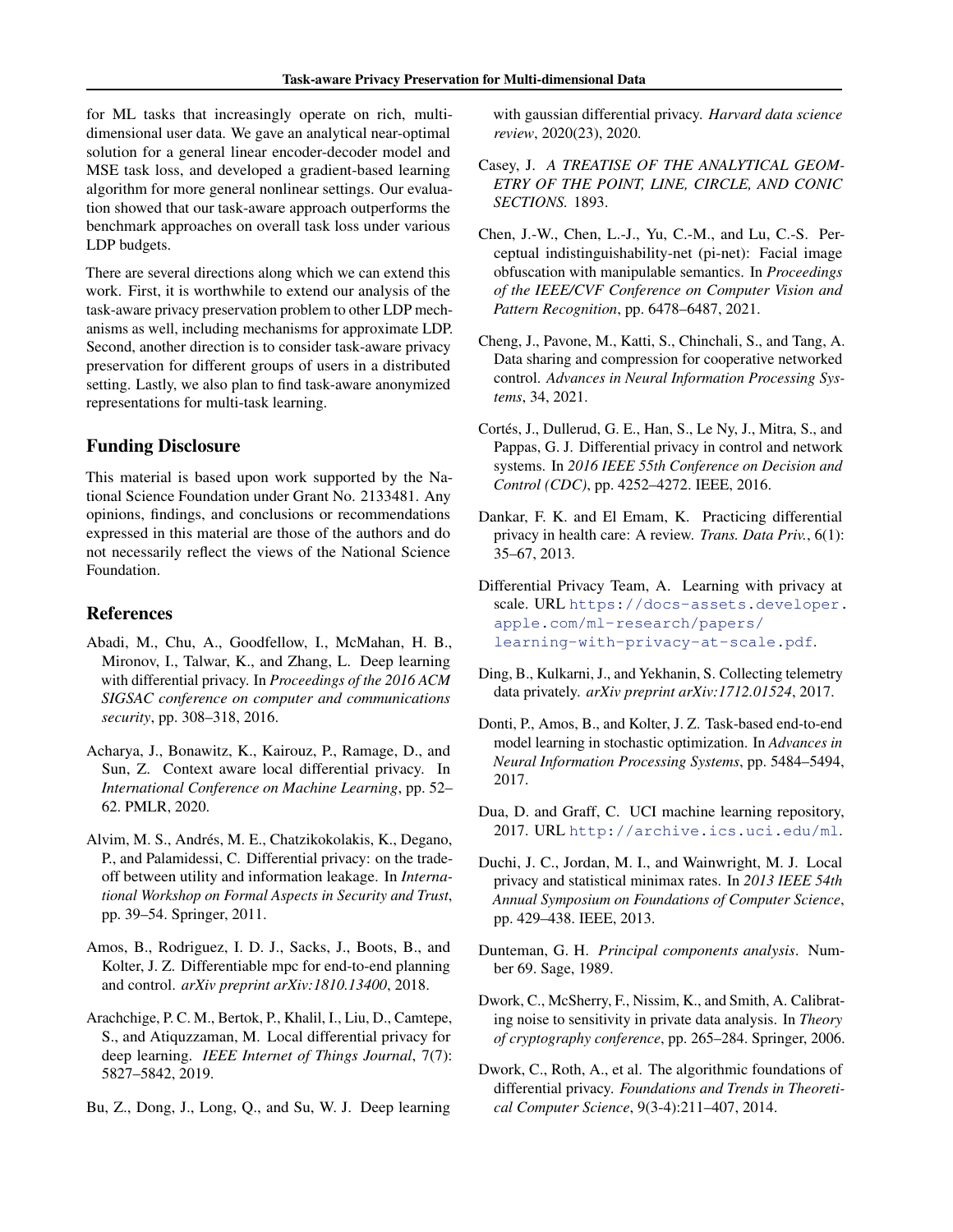- <span id="page-9-1"></span>Erlingsson, U., Pihur, V., and Korolova, A. Rappor: Randomized aggregatable privacy-preserving ordinal response. In *Proceedings of the 2014 ACM SIGSAC conference on computer and communications security*, pp. 1054–1067, 2014.
- <span id="page-9-8"></span>Friedman, A. and Schuster, A. Data mining with differential privacy. In *Proceedings of the 16th ACM SIGKDD international conference on Knowledge discovery and data mining*, pp. 493–502, 2010.
- <span id="page-9-10"></span>Geng, Q. and Viswanath, P. The optimal noise-adding mechanism in differential privacy. *IEEE Transactions on Information Theory*, 62(2):925–951, 2015.
- <span id="page-9-13"></span>Gondara, L. and Wang, K. Differentially private small dataset release using random projections. In *Conference on Uncertainty in Artificial Intelligence*, pp. 639–648. PMLR, 2020.
- <span id="page-9-6"></span>Hardt, M. and Talwar, K. On the geometry of differential privacy. In *Proceedings of the forty-second ACM symposium on Theory of computing*, pp. 705–714, 2010.
- <span id="page-9-2"></span>Hassan, M. U., Rehmani, M. H., and Chen, J. Differential privacy techniques for cyber physical systems: a survey. *IEEE Communications Surveys & Tutorials*, 22(1):746– 789, 2019.
- <span id="page-9-23"></span>Hebrail, G. and Berard, A. Individual household electric power consumption data set, 2012. URL [https://archive.ics.uci.edu/](https://archive.ics.uci.edu/ml/datasets/individual+household+electric+power+consumption) [ml/datasets/individual+household+](https://archive.ics.uci.edu/ml/datasets/individual+household+electric+power+consumption) [electric+power+consumption](https://archive.ics.uci.edu/ml/datasets/individual+household+electric+power+consumption).
- <span id="page-9-12"></span>Joseph, M., Mao, J., Neel, S., and Roth, A. The role of interactivity in local differential privacy. In *2019 IEEE 60th Annual Symposium on Foundations of Computer Science (FOCS)*, pp. 94–105. IEEE, 2019.
- <span id="page-9-9"></span>Kairouz, P., Oh, S., and Viswanath, P. Extremal mechanisms for local differential privacy. *arXiv preprint arXiv:1407.1338*, 2014.
- <span id="page-9-0"></span>Kasiviswanathan, S. P., Lee, H. K., Nissim, K., Raskhodnikova, S., and Smith, A. What can we learn privately? *SIAM Journal on Computing*, 40(3):793–826, 2011.
- <span id="page-9-4"></span>Kenthapadi, K., Korolova, A., Mironov, I., and Mishra, N. Privacy via the johnson-lindenstrauss transform. *arXiv preprint arXiv:1204.2606*, 2012.
- <span id="page-9-22"></span>LeCun, Y., Bottou, L., Bengio, Y., and Haffner, P. Gradientbased learning applied to document recognition. *Proceedings of the IEEE*, 86(11):2278–2324, 1998.
- <span id="page-9-15"></span>Li, C., Miklau, G., Hay, M., McGregor, A., and Rastogi, V. The matrix mechanism: optimizing linear counting

queries under differential privacy. *The VLDB journal*, 24 (6):757–781, 2015.

- <span id="page-9-11"></span>Liu, C., Chakraborty, S., and Mittal, P. Dependence makes you vulnberable: Differential privacy under dependent tuples. In *NDSS*, volume 16, pp. 21–24, 2016.
- <span id="page-9-20"></span>Liu, R., Cao, Y., Yoshikawa, M., and Chen, H. Fedsel: Federated sgd under local differential privacy with topk dimension selection. In *International Conference on Database Systems for Advanced Applications*, pp. 485– 501. Springer, 2020.
- <span id="page-9-5"></span>Makhdoumi, A. and Fawaz, N. Privacy-utility tradeoff under statistical uncertainty. In *2013 51st Annual Allerton Conference on Communication, Control, and Computing (Allerton)*, pp. 1627–1634. IEEE, 2013.
- <span id="page-9-16"></span>McMahan, B., Rush, K., and Thakurta, A. G. Private online prefix sums via optimal matrix factorizations. *arXiv preprint arXiv:2202.08312*, 2022.
- <span id="page-9-19"></span>McMahan, H. B., Andrew, G., Erlingsson, U., Chien, S., Mironov, I., Papernot, N., and Kairouz, P. A general approach to adding differential privacy to iterative training procedures. *arXiv preprint arXiv:1812.06210*, 2018.
- <span id="page-9-7"></span>McSherry, F. and Talwar, K. Mechanism design via differential privacy. In *48th Annual IEEE Symposium on Foundations of Computer Science (FOCS'07)*, pp. 94– 103. IEEE, 2007.
- <span id="page-9-21"></span>Mireshghallah, F., Taram, M., Jalali, A., Elthakeb, A. T., Tullsen, D., and Esmaeilzadeh, H. A principled approach to learning stochastic representations for privacy in deep neural inference. *arXiv preprint arXiv:2003.12154*, 2020.
- <span id="page-9-17"></span>Muller, U., Ben, J., Cosatto, E., Flepp, B., and Cun, Y. L. Off-road obstacle avoidance through end-to-end learning. In *Advances in neural information processing systems*, pp. 739–746. Citeseer, 2006.
- <span id="page-9-14"></span>Murakami, T. and Kawamoto, Y. Utility-optimized local differential privacy mechanisms for distribution estimation. In *28th* {*USENIX*} *Security Symposium (*{*USENIX*} *Security 19)*, pp. 1877–1894, 2019.
- <span id="page-9-3"></span>Nakanoya, M., Chinchali, S., Anemogiannis, A., Datta, A., Katti, S., and Pavone, M. Co-design of communication and machine inference for cloud robotics. *Robotics: Science and Systems XVII, Virtual Event*, 2021.
- <span id="page-9-18"></span>Papernot, N., Abadi, M., Erlingsson, U., Goodfellow, I., and Talwar, K. Semi-supervised knowledge transfer for deep learning from private training data. *arXiv preprint arXiv:1610.05755*, 2016.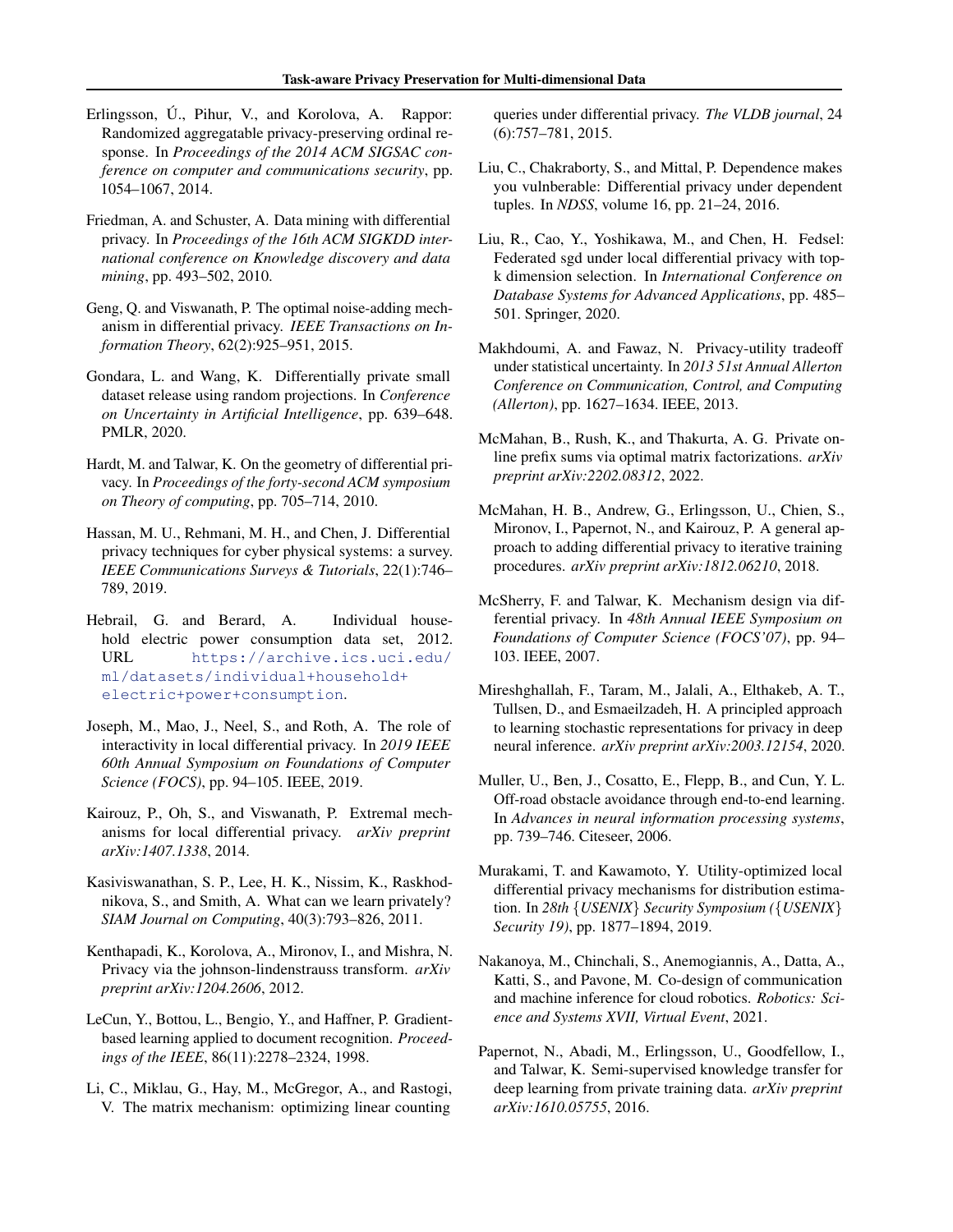- <span id="page-10-12"></span>Phan, N., Wang, Y., Wu, X., and Dou, D. Differential privacy preservation for deep auto-encoders: an application of human behavior prediction. In *Proceedings of the AAAI Conference on Artificial Intelligence*, volume 30, 2016.
- <span id="page-10-13"></span>Phan, N., Wu, X., Hu, H., and Dou, D. Adaptive laplace mechanism: Differential privacy preservation in deep learning. In *2017 IEEE International Conference on Data Mining (ICDM)*, pp. 385–394. IEEE, 2017.
- <span id="page-10-15"></span>Phan, N., Vu, M., Liu, Y., Jin, R., Dou, D., Wu, X., and Thai, M. T. Heterogeneous gaussian mechanism: Preserving differential privacy in deep learning with provable robustness. *arXiv preprint arXiv:1906.01444*, 2019.
- <span id="page-10-18"></span>Ruhe, A. Perturbation bounds for means of eigenvalues and invariant subspaces. *BIT Numerical Mathematics*, 10(3): 343–354, 1970.
- <span id="page-10-11"></span>Shokri, R. and Shmatikov, V. Privacy-preserving deep learning. In *Proceedings of the 22nd ACM SIGSAC conference on computer and communications security*, pp. 1310– 1321, 2015.
- <span id="page-10-10"></span>Song, S., Chaudhuri, K., and Sarwate, A. D. Stochastic gradient descent with differentially private updates. In *2013 IEEE Global Conference on Signal and Information Processing*, pp. 245–248. IEEE, 2013.
- <span id="page-10-17"></span>Street, W. N., Wolberg, W. H., and Mangasarian, O. L. Nuclear feature extraction for breast tumor diagnosis. In *Biomedical image processing and biomedical visualization*, volume 1905, pp. 861–870. International Society for Optics and Photonics, 1993.
- <span id="page-10-4"></span>Thakurta, A. G. and Smith, A. Differentially private feature selection via stability arguments, and the robustness of the lasso. In *Conference on Learning Theory*, pp. 819–850. PMLR, 2013.
- <span id="page-10-19"></span>Von Neumann, J. *Some matrix-inequalities and metrization of matric space*. 1937.
- <span id="page-10-6"></span>Wang, D., Gaboardi, M., Smith, A., and Xu, J. Empirical risk minimization in the non-interactive local model of differential privacy. *Journal of machine learning research*, 21(200), 2020.
- <span id="page-10-14"></span>Wang, J., Zhang, J., Bao, W., Zhu, X., Cao, B., and Yu, P. S. Not just privacy: Improving performance of private deep learning in mobile cloud. In *Proceedings of the 24th ACM SIGKDD International Conference on Knowledge Discovery & Data Mining*, pp. 2407–2416, 2018.
- <span id="page-10-7"></span>Wang, N., Xiao, X., Yang, Y., Zhao, J., Hui, S. C., Shin, H., Shin, J., and Yu, G. Collecting and analyzing multidimensional data with local differential privacy. In *2019*

*IEEE 35th International Conference on Data Engineering (ICDE)*, pp. 638–649. IEEE, 2019a.

- <span id="page-10-8"></span>Wang, T., Wu, D. J., Coates, A., and Ng, A. Y. End-toend text recognition with convolutional neural networks. In *Proceedings of the 21st international conference on pattern recognition (ICPR2012)*, pp. 3304–3308. IEEE, 2012.
- <span id="page-10-1"></span>Wang, Y.-X., Balle, B., and Kasiviswanathan, S. P. Subsampled rényi differential privacy and analytical moments accountant. In *The 22nd International Conference on Artificial Intelligence and Statistics*, pp. 1226–1235. PMLR, 2019b.
- <span id="page-10-2"></span>Wasserman, L. and Zhou, S. A statistical framework for differential privacy. *Journal of the American Statistical Association*, 105(489):375–389, 2010.
- <span id="page-10-3"></span>Xiao, X., Wang, G., and Gehrke, J. Differential privacy via wavelet transforms. *IEEE Transactions on knowledge and data engineering*, 23(8):1200–1214, 2010.
- <span id="page-10-16"></span>Yeh, I.-C. and Hsu, T.-K. Building real estate valuation models with comparative approach through case-based reasoning. *Applied Soft Computing*, 65:260–271, 2018.
- <span id="page-10-5"></span>Yiwen, N., Yang, W., Huang, L., Xie, X., Zhao, Z., and Wang, S. A utility-optimized framework for personalized private histogram estimation. *IEEE Transactions on Knowledge and Data Engineering*, 31(4):655–669, 2018.
- <span id="page-10-0"></span>Zhao, J., Jung, T., Wang, Y., and Li, X. Achieving differential privacy of data disclosure in the smart grid. In *IEEE INFOCOM 2014-IEEE Conference on Computer Communications*, pp. 504–512. IEEE, 2014.
- <span id="page-10-9"></span>Zhou, Y. and Tuzel, O. Voxelnet: End-to-end learning for point cloud based 3d object detection. In *Proceedings of the IEEE Conference on Computer Vision and Pattern Recognition*, pp. 4490–4499, 2018.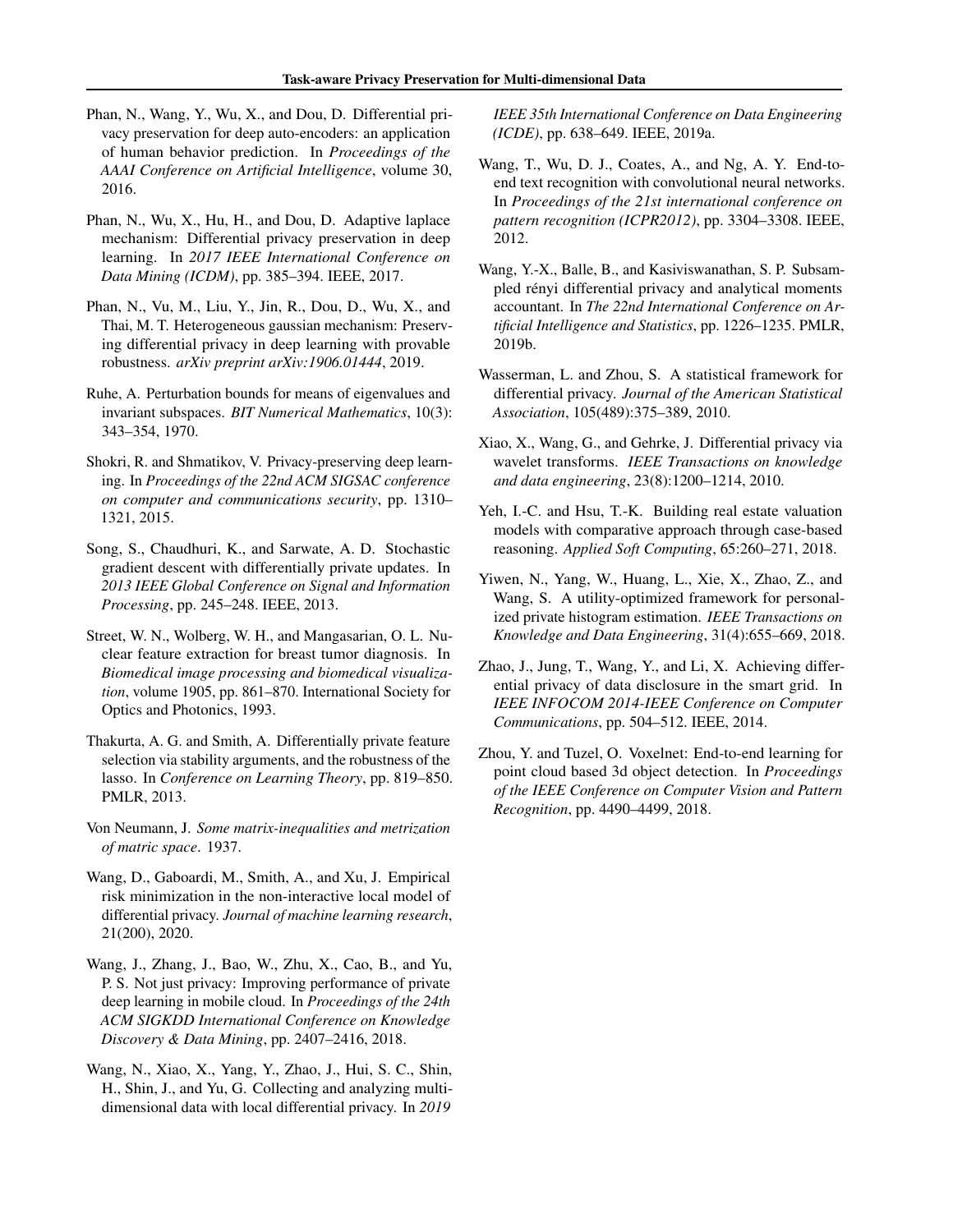## A. Appendix

## A.1. Proof of Proposition [4.1](#page-4-0)

*Proof.* We have

$$
\mathcal{L} = \mathbb{E}[\|K(\hat{x} - x)\|_2^2] = \mathbb{E}[\|P(\hat{h} - h)\|_2^2]
$$
(15)  

$$
= \mathbb{E}[\|P((DF - I)h + Dw)\|^2]
$$
(16)

$$
= \mathbb{E}[\|P((DE - I)h + Dw)\|_2^2]
$$
  
= 
$$
\mathbb{E}[\text{Tr}(P(DE - I)hh^\top (DE - I)^\top P^\top)
$$
 (16)

$$
+\operatorname{Tr}(PDww^\top D^\top P^\top)]\tag{17}
$$

$$
=Tr(P(DE - I)(DE - I)^{\top}P^{\top})
$$
  
+ Tr(PD\Sigma\_{ww}D^{\top}P^{\top}). (18)

And we can verify that  $D = E^{\top} (E E^{\top} + \sigma_w^2 I)^{-1}$  is a zero point of

$$
\frac{\nabla \mathcal{L}}{\nabla D} = 2P^{\top} P((DE - I)E^{\top} + D \cdot \sigma_w^2 I). \tag{19}
$$

Then we plug the expression of  $D$  into Eq. [\(18\)](#page-11-0) and get Eq. [\(7\)](#page-4-4).  $\Box$ 

### A.2. Proof of Lemma [4.2](#page-4-8)

In this subsection we give the proof of Lemma [4.2.](#page-4-8) Here we treat  $E$  as a mapping instead of a matrix, and its inverse mapping, which is also linear, is denoted by  $E^{-1}$ .

We first prove the following lemma.

Lemma A.1 (Convex hull after linear transformation).  $E(S)$  *is the convex hull of*  $E(H)$ *.* 

*Proof.* Since  $H \subseteq S$ , we have  $E(H) \subseteq E(S)$ . And for any  $v, v' \in E(S)$  and  $\delta \in [0, 1]$ , we have  $\delta h + (1 - \delta)h' \in S$ , where  $h \in E^{-1}(v) \cap S$  and  $h' \in E^{-1}(v') \cap S$ . Thus  $\delta v + (1 - \delta)v' = E(\delta h + (1 - \delta)h') \in E(S)$ . Therefore,  $E(S)$  is a convex set containing  $E(\mathcal{H})$ .

If  $E(S)$  is not the convex hull, then we can find a convex set B such that  $E(\mathcal{H}) \subseteq \mathcal{B} \subset E(\mathcal{S})$ . Then we have  $\mathcal{H} \subseteq$  $E^{-1}(\mathcal{B}) \cap \mathcal{S} \subset \mathcal{S}$  (If  $E^{-1}(\mathcal{B}) \cap \mathcal{S} = \mathcal{S}$ , we will have  $\mathcal{B} = E(E^{-1}(\mathcal{B}) \cap \mathcal{S}) = E(\mathcal{S})$ , which is not true). Besides, for any  $h, h' \in E^{-1}(\mathcal{B}) \cap \mathcal{S}$  and  $\delta \in [0, 1]$ , we have  $\delta v$  +  $(1 - \delta)v' \in \mathcal{B}$ , where  $v = E(h)$  and  $v' = E(h')$ . Thus  $\delta h + (1 - \delta)h' \in E^{-1}(\delta v + (1 - \delta)v') \cap \mathcal{S} \in E^{-1}(\mathcal{B}) \cap \mathcal{S}.$ Therefore,  $E^{-1}(\mathcal{B}) \cap \mathcal{S}$  is a convex set containing  $\mathcal{H}$ . This is contradictory to the fact that S is the convex hull of  $H$ . So  $E(S)$  must be the convex hull of  $E(\mathcal{H})$ .  $\Box$ 

Now we can proceed to the proof of Lemma [4.2.](#page-4-8)

*Proof.* Notice that  $\Delta_1 g_e = \max_{v,v' \in E(\mathcal{H})} ||v - v'||_1$ , so our target is to prove

$$
\max_{v,v' \in E(S)} \|v - v'\|_1 = \max_{v,v' \in E(\mathcal{H})} \|v - v'\|_1.
$$
 (20)

First, since  $E(\mathcal{H}) \subseteq E(\mathcal{S})$ , we have  $\max_{v,v' \in E(\mathcal{S})} ||v$  $v' \Vert_1 \geq \max_{v,v' \in E(\mathcal{H})} \Vert v - v' \Vert_1.$ 

Next, suppose  $v_1, v_2$  are the two points in  $E(S)$  such that the  $\ell_1$  distance between them is the largest. Since  $E(S)$  is the convex hull of  $E(\mathcal{H})$ , we can express  $v_i$  as ( $\forall i \in \{1, 2\}$ ):

$$
v_i = \sum_{j=1}^{p(i)} t_{i,j} \tilde{v}_{i,j},
$$
\n(21)

s.t. 
$$
\tilde{v}_{i,j} \in E(\mathcal{H}), \quad \forall j \in \{1, 2, \cdots, p(i)\},
$$
 (22)

$$
\sum_{j=1}^{p(i)} t_{i,j} = 1,
$$
\n(23)

$$
t_{i,j} \ge 0, \quad \forall j \in \{1, 2, \cdots, p(i)\},
$$
 (24)

<span id="page-11-0"></span>where  $p(i)$  is an positive integer,  $\forall i \in \{1, 2\}.$ 

For convenience, we let  $A = \max_{v, v' \in {\{\tilde{v}_{i,j} | \forall i,j\}} } ||v - v'||_1$ . Clearly,  $A \leq \max_{v,v' \in E(\mathcal{H})} ||v - v'||_1$ .

Notice that  $v_1 - v_2$  can be expressed as the linear combination of  $\tilde{v}_{1,j} - \tilde{v}_{2,q}, \forall j \in \{1, 2, \cdots, p(1)\}, q \in$  $\{1, 2, \cdots, p(2)\}\$ . That is,  $\exists \gamma_{i,q} \geq 0$  such that:

$$
v_1 - v_2 = \sum_{j=1}^{p(1)} \sum_{q=1}^{p(2)} \gamma_{j,q} (\tilde{v}_{1,j} - \tilde{v}_{2,q}), \qquad (25)
$$

$$
\sum_{j=1}^{p(1)} \sum_{q=1}^{p(2)} \gamma_{j,q} = 1.
$$
 (26)

Then we have

$$
||v_1 - v_2||_1 \tag{27}
$$

$$
= \|\sum_{j=1}^{p(1)} \sum_{q=1}^{p(2)} \gamma_{j,q}(\tilde{v}_{1,j} - \tilde{v}_{2,q})\|_{1}
$$
\n(28)

$$
\leq \sum_{j=1}^{p(1)} \sum_{q=1}^{p(2)} \|\gamma_{j,q}(\tilde{v}_{1,j} - \tilde{v}_{2,q})\|_1
$$
\n(29)

$$
= \sum_{j=1}^{p(1)} \sum_{q=1}^{p(2)} \gamma_{j,q} \| (\tilde{v}_{1,j} - \tilde{v}_{2,q}) \|_1
$$
\n(30)

$$
\leq \sum_{j=1}^{p(1)} \sum_{q=1}^{p(2)} \gamma_{j,q} A = A \leq \max_{v,v' \in E(\mathcal{H})} ||v - v'||_1. \tag{31}
$$

So we also have  $\max_{v,v'\in E(S)} ||v - v'||_1 \leq$  $\max_{v,v'\in E(\mathcal{H})} ||v - v'||_1.$ 

Thus  $\Delta_1 g_e$  =  $\max_{v,v'\in E(\mathcal{H})} ||v - v'||_1$  =  $\max_{v,v'\in E(\mathcal{S})} ||v - v'||_1.$  $\Box$ 

### A.3. Proof of Proposition [4.4](#page-4-1)

*Proof.* We have  $\text{Tr}(P^{\top}P) = \sum_{i=1}^{n} \lambda_i$ , which is a fixed number. Therefore we focus on maximizing the second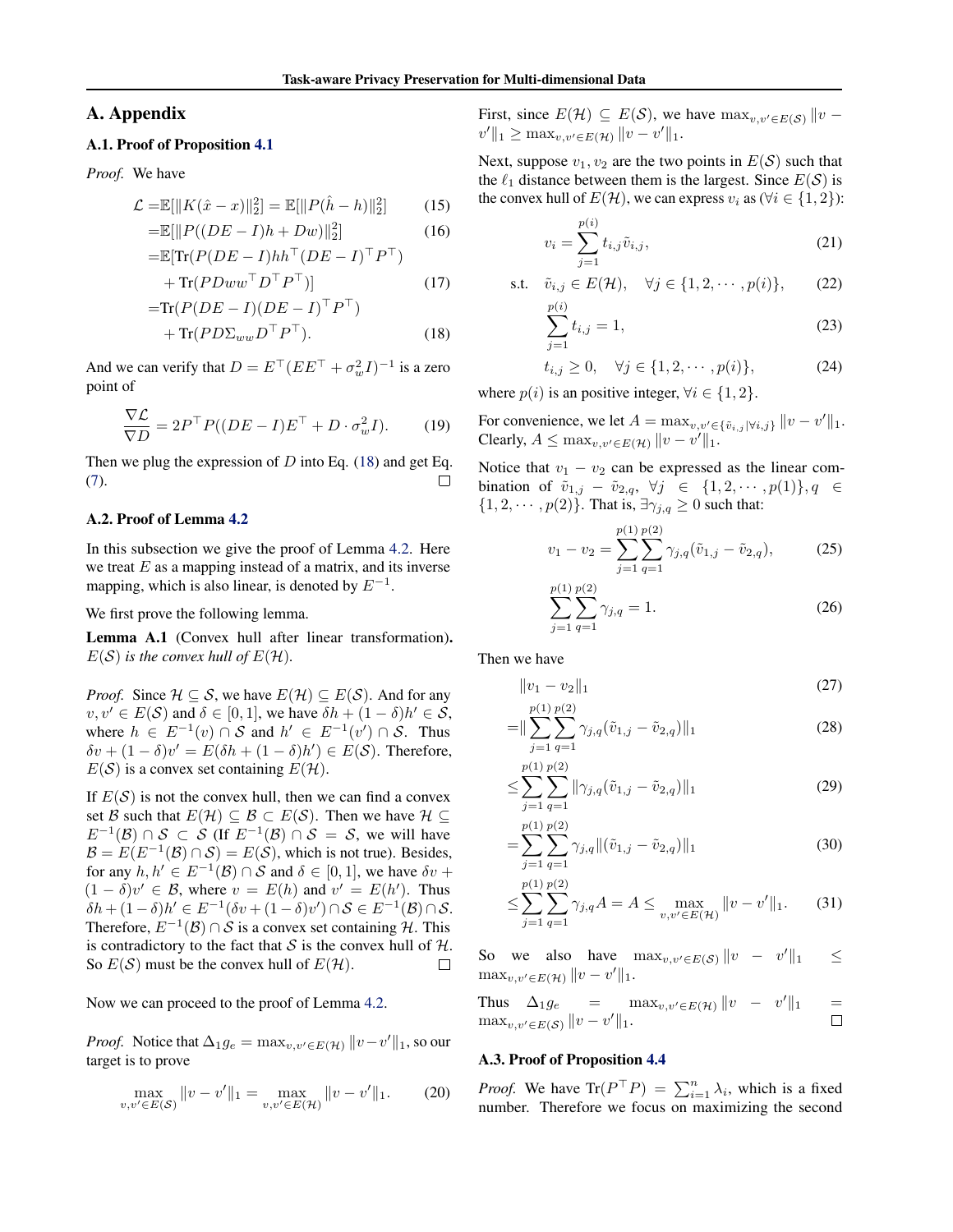trace term in Eq. [\(7\)](#page-4-4). For any  $Z \ge n$  we have

$$
EE^{\top} + \sigma_w^2 I \tag{32}
$$

$$
=U\Sigma\Sigma^{\top}U^{\top} + \sigma_w^2 I
$$
\n
$$
=U \text{diag}(\sigma_1^2 + \sigma_w^2, \cdots, \sigma_n^2 + \sigma_w^2, \sigma_w^2, \cdots, \sigma_w^2)U^{\top}.
$$
\n(33)

 $Z - n$  in total

Thus we have for any orthogonal  $U$ :

$$
E^{\top} (EE^{\top} + \sigma_w^2 I)^{-1} E
$$
\n
$$
= V\Sigma^{\top} U^{\top}.
$$
\n
$$
U \operatorname{diag}(\frac{1}{\sigma_1^2 + \sigma_w^2}, \cdots, \frac{1}{\sigma_n^2 + \sigma_w^2}, \frac{1}{\sigma_w^2}, \cdots, \frac{1}{\sigma_w^2}) U^{\top}.
$$
\n
$$
U\Sigma V^{\top}
$$
\n
$$
= V\Sigma^{\top} \operatorname{diag}(\frac{1}{2 + \sigma_w^2}, \cdots, \frac{1}{2 + \sigma_w^2}, \frac{1}{2}, \cdots, \frac{1}{2}) \Sigma V^{\top}
$$
\n
$$
(36)
$$

$$
=V\Sigma^{\top} \text{diag}(\frac{\sigma_1^2+\sigma_w^2}{\sigma_1^2+\sigma_w^2},\cdots,\frac{\sigma_n^2+\sigma_w^2}{\sigma_w^2},\frac{\sigma_w^2}{\sigma_w^2},\cdots,\frac{\sigma_w^2}{\sigma_w^2})\Sigma V^{\top}
$$
\n(37)

$$
=V \text{diag}\left(\frac{\sigma_1^2}{\sigma_1^2 + \sigma_w^2}, \cdots, \frac{\sigma_n^2}{\sigma_n^2 + \sigma_w^2}\right) V^\top. \tag{38}
$$

So  $E^{\top} (E E^{\top} + \sigma_w^2 I)^{-1} E$  is a positive semi-definite matrix with eigen-values  $\frac{\sigma_1^2}{\sigma_1^2 + \sigma_w^2} \ge \cdots \ge \frac{\sigma_n^2}{\sigma_n^2 + \sigma_w^2} \ge 0$ . Then by Ruhe's trace inequality [\(Ruhe,](#page-10-18) [1970\)](#page-10-18) (a corollary of Von Neumann's trace inequality [\(Von Neumann,](#page-10-19) [1937\)](#page-10-19)):

$$
\text{Tr}(P^\top P E^\top (E E^\top + \sigma_w^2 I)^{-1} E) \tag{39}
$$

$$
\leq \sum_{i=1}^{n} \lambda_i \frac{\sigma_i^2}{\sigma_i^2 + \sigma_w^2},\tag{40}
$$

and when  $V = Q$  the equality holds. So we have Eq. [\(9\)](#page-4-7) for  $V = Q$ , any  $Z \ge n$  and any orthogonal U.  $\Box$ 

#### A.4. Proof of Proposition [4.5](#page-4-6)

In this subsection we give the proof of Proposition [4.5.](#page-4-6) For convenience we let  $a_i = r|\sigma_i|, \forall i \in \{1, 2, \cdots, n\}$ , and then the hyperellipsoid  $\{v \in \mathbb{R}^n \mid \sum_{i=1}^n v_i^2 / \sigma_i^2 = r^2 \}$  can be written as  $\{v \in \mathbb{R}^n \mid \sum_{i=1}^n v_i^2 / a_i^2 = 1\}$ , which is the standard expression. And we also have  $a_1 \ge a_2 \ge \cdots \ge$  $a_n$ .

Before proving Proposition [4.5,](#page-4-6) we first give two lemmas related to the properties of a hyperellipsoid.

<span id="page-12-3"></span>Lemma A.2 (Tangent hyperplane of hyperellipsoid). *Any tangent hyperplane of hyperellipsoid*  $\{v \in \mathbb{R}^n | \sum_{i=1}^n v_i^2/a_i^2 = 1\}$  *can be expressed as:* 

$$
\sum_{j=1}^{n} u_j v_j = \sqrt{\sum_{j=1}^{n} a_j^2 u_j^2},
$$
\n(41)

*where*  $u_1, u_2, \cdots, u_n$  *are the coefficients.* 

*Proof.* It can be easily verified that point  $\tilde{v} \in \mathbb{R}^n$  such that

$$
\tilde{v}_j = \frac{a_j^2 u_j}{\sqrt{\sum_{q=1}^n a_q^2 u_q^2}}, \quad j \in \{1, 2, \cdots, n\},\qquad(42)
$$

is located on the hyperellipsoid. And by adjusting the values of  $u_1, u_2, \dots, u_n$  we can express any point on the hyperellipsoid with Eq. [\(42\)](#page-12-0). Moreover, the tangent hyperplane for point of tangency  $\tilde{v}$  can be expressed as

<span id="page-12-1"></span><span id="page-12-0"></span>
$$
\sum_{j=1}^{n} \frac{\tilde{v}_j v_j}{a_j^2} = 1.
$$
 (43)

Plugging Eq.  $(42)$  into Eq.  $(43)$  we get Eq.  $(41)$ .  $\Box$ 

<span id="page-12-5"></span>Lemma A.3 (Locus of the vertices of circumscribed orthotope). *The vertices of any orthotope that circumscribes hy* $perellipsoid \{ v \in \mathbb{R}^n | \sum_{i=1}^n v_i^2/a_i^2 = 1 \}$  *is on hypersphere*  $\{v \in \mathbb{R}^n \mid \sum_{i=1}^n v_i^2 = \sum_{i=1}^{n-1} a_i^2\}.$ 

*Proof.* When  $n = 2$ , the hypersphere reduces to a circle that is well-known as the orthoptic circle of an ellipse [\(Casey,](#page-8-18) [1893\)](#page-8-18). We hereby generalize this result to any  $n$ .

A vertex of a circumscribed orthotope can be viewed as the intersection of  $n$  tangent hyperplanes. According to Lemma [A.2,](#page-12-3) we can express them as:

<span id="page-12-4"></span>
$$
\sum_{j=1}^{n} u_{i,j} v_j = \sqrt{\sum_{j=1}^{n} a_j^2 u_{i,j}^2}, \quad \forall i \in \{1, 2, \cdots, n\}, \quad (44)
$$

where  $i$  is the index of the  $i$ -th hyperplane. Here we let  $\sum_{j=1}^{n} u_{i,j}^2 = 1, \forall j \in \{1, 2, \cdots, n\}$ . Besides, these hyperplanes are perpendicular to each other, so the coefficients also satisfy  $\sum_{i=1}^{n} u_{i,j} u_{i,k} = 0$ ,  $\forall k \neq j$ . So if we let  $\Omega \in \mathbb{R}^{n \times n}$  be a matrix with  $u_{i,j}$  on the *i*-th row and j-th column,  $\forall i, j$ , then  $\Omega$  is an orthogonal matrix, and we further have  $\sum_{i=1}^{n} u_{i,j}^2 = 1, \forall i \in \{1, 2, \cdots, n\}.$ 

<span id="page-12-2"></span>Thus the considered vertex satisfies Eq. [\(44\)](#page-12-4),  $\forall i \in$  $\{1, 2, \dots, n\}$ , which implies it also satisfies:

$$
\sum_{i=1}^{n} \left(\sum_{j=1}^{n} u_{i,j} v_j\right)^2 = \sum_{i=1}^{n} \sum_{j=1}^{n} a_j^2 u_{i,j}^2.
$$
 (45)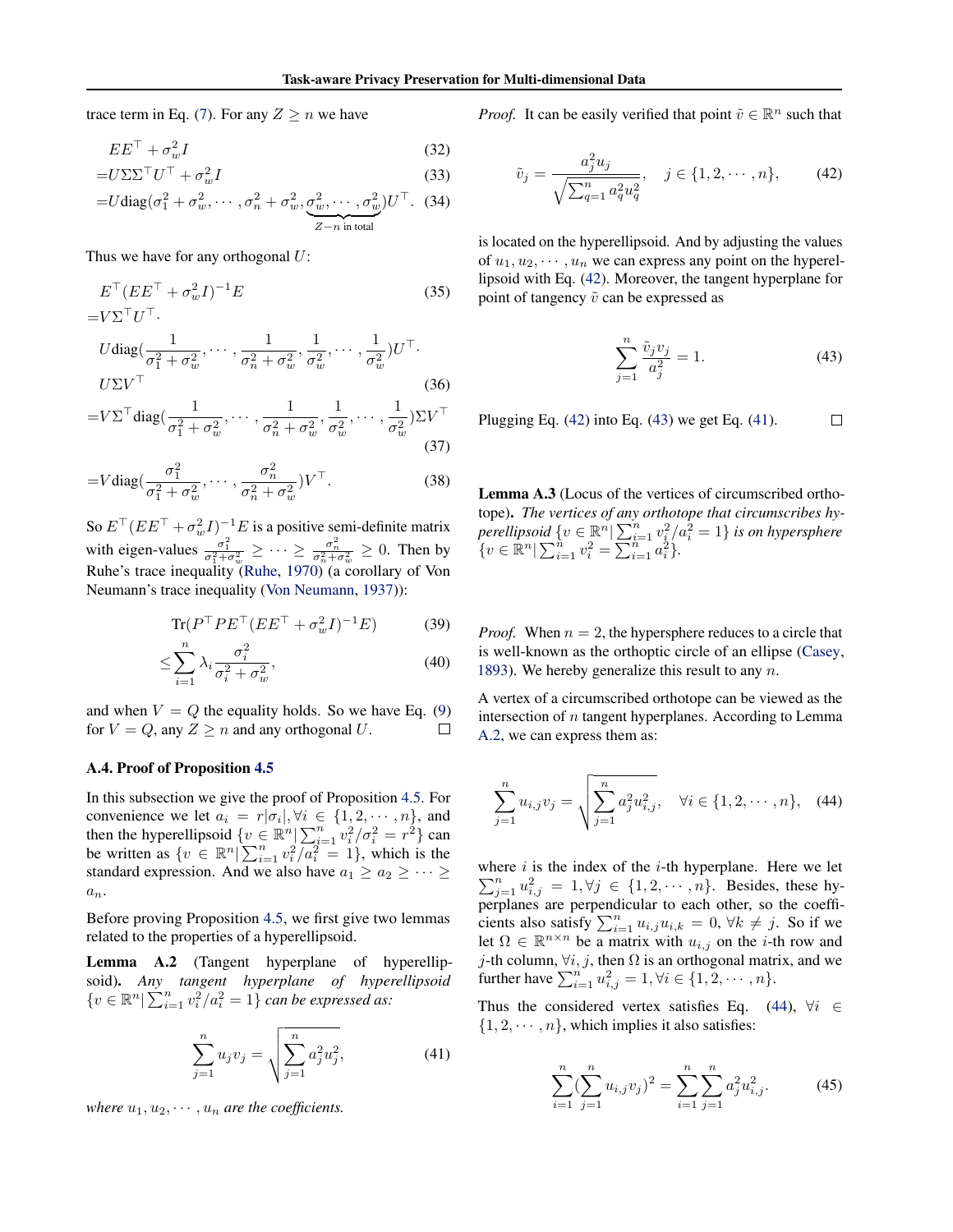For the left hand side, we have

$$
\sum_{i=1}^{n} \left(\sum_{j=1}^{n} u_{i,j} v_j\right)^2 \tag{46}
$$

$$
= \sum_{i=1}^{n} \sum_{j=1}^{n} u_{i,j}^{2} v_{j}^{2} + 2 \sum_{i=1}^{n} \sum_{j \neq p} u_{i,j} u_{i,k} v_{j} v_{p}
$$
(47)

$$
= \sum_{j=1}^{n} \left( \sum_{i=1}^{n} u_{i,j}^{2} \right) v_j^2 + 2 \sum_{j \neq p} \left( \sum_{i=1}^{n} u_{i,j} u_{i,k} \right) v_j v_p \tag{48}
$$

$$
=\sum_{j=1}^{n} v_j^2.
$$
 (49)

And for the right hand side,

$$
\sum_{i=1}^{n} \sum_{j=1}^{n} a_j^2 u_{i,j}^2 = \sum_{j=1}^{n} (\sum_{i=1}^{n} u_{i,j}^2) a_j^2 = \sum_{j=1}^{n} a_j^2.
$$
 (50)

Thus the vertex is on hypersphere  $\{v \in \mathbb{R}^n | \sum_{i=1}^n v_i^2 =$  $\sum_{i=1}^{n} a_i^2$ .

Since the equation of a centered hypersphere after rotation remains unchanged, we have the following corollary.

<span id="page-13-0"></span>Corollary A.4 (Locus of the vertices of circumscribed orthotope after rotation). *The vertices of any orthotope that circumscribes hyperellipsoid*  $\{v \in \mathbb{R}^n | \sum_{i=1}^n v_i^2/a_i^2 = 1\}$ *after rotation is on hypersphere*  $\{v \in \mathbb{R}^n | \sum_{i=1}^n v_i^2 =$  $\sum_{i=1}^{n} a_i^2$ .

Now we can proceed to the proof of Proposition [4.5.](#page-4-6)

#### *Proof.* We first consider the case when *n* is a power of 2.

For the rotated hyperellipsoid, we consider whether there's any point  $\tilde{v} \in \mathbb{R}^n$  s.t.  $\|\tilde{v}\|_1 \geq \sqrt{\sum_{j=1}^n a_j^2}$ . Suppose we couldn't find such a point. Then consider any tangent hyperplane whose normal vector has the following form:  $(u_1, u_2, \dots, u_n)$ , s.t.  $u_i = \pm 1, \forall i \in \{1, 2, \dots, n\}$ . It can be expressed as:

$$
\sum_{j=1}^{n} u_j v_j = W(u_1, u_2, \cdots, u_n), \tag{51}
$$

where  $W : (u_1, u_2, \dots, u_n) \mapsto \mathbb{R}$  maps  $(u_1, u_2, \dots, u_n)$ to a corresponding constant. And we have  $W(u_1, u_2, \cdots, u_n) < \sqrt{\sum_{j=1}^n a_j^2}.$ 

Since  $n$  is a power of 2, we can find a Hadamard matrix  $\Omega$  in  $\mathbb{R}^{n \times n}$  whose elements are either 1 or -1, such that  $\Omega \Omega^{\top} = nI$ . We let  $u_{i,j}$  be the element of R on the *i*-th row and j-th column,  $\forall i, j$ , and consider the intersection of the following *n* tangent hyperplanes ( $\forall i \in \{1, 2, \dots, n\}$ ):

$$
\sum_{j=1}^{n} u_{i,j} v_j = W(u_{i,1}, u_{i,2}, \cdots, u_{i,n}), \qquad (52)
$$

whose intersection point must satisfy:

$$
\sum_{i=1}^{n} \left(\sum_{j=1}^{n} u_{i,j} v_j\right)^2 \tag{53}
$$

$$
= \sum_{i=1}^{n} \sum_{j=1}^{n} (W(u_{i,1}, u_{i,2}, \cdots, u_{i,n}))^{2}.
$$
 (54)

Similar to the proof of Lemma [A.3,](#page-12-5) we can easily prove the left hand side equals  $n \sum_{j=1}^{n} v_j^2$ , and the right hand side is strictly less than  $n \sum_{j=1}^{n} a_j^2$ . Thus the intersection point doesn't locate on the hypersphere  $\{v \in \mathbb{R}^n | \sum_{i=1}^n v_i^2 =$  $\sum_{i=1}^{n} a_i^2$ . But since the considered *n* hyperplanes are also the surfaces of a circumscribed orthotope, the intersection point is hence a vertex and must be on the hypersphere  $\{v \in \mathbb{R}^n | \sum_{i=1}^n v_i^2 = \sum_{i=1}^n a_i^2\}$ , according to Corollary [A.4.](#page-13-0) This contradiction means that, the assumption that we cannot find a point  $\tilde{v} \in \mathbb{R}^n$  s.t.  $\|\tilde{v}\|_1 \geq \sqrt{\sum_{j=1}^n a_j^2}$  is false.

Thus the point  $\tilde{v} \in \mathbb{R}^n$  s.t.  $\|\tilde{v}\|_1 \geq \sqrt{\sum_{j=1}^n a_j^2}$  exists, and the  $\ell_1$  distance between  $\tilde{v}$  and  $-\tilde{v}$  (which both lie on the hyperepllisoid) is  $2\sqrt{\sum_{j=1}^{n} a_j^2}$ . Thus we have  $\Delta_1 g_e \geq$ 

$$
2\sqrt{\sum_{j=1}^n a_j^2}.
$$

For  $U = I$ , which means we don't actually rotate the ellipsoid  $\{v \in \mathbb{R}^n | \sum_{i=1}^n v_i^2 / a_i^2 = 1\}$ , we have for any point on the ellipsoid

$$
\left(\sum_{i=1}^{n} |v_i|\right)^2 = \left(\sum_{i=1}^{n} a_i \cdot \frac{|v_i|}{a_i}\right)^2 \tag{55}
$$

$$
\leq \left(\sum_{i=1}^{n} a_i^2\right) \left(\sum_{i=1}^{n} \frac{v_i^2}{a_i^2}\right) = \sum_{i=1}^{n} a_i^2, \qquad (56)
$$

according to the Cauchy-Schwartz inequality. This implies any point v on the hyperellipsoid has  $||v||_1 \leq \sqrt{\sum_{j=1}^n a_j^2}$ . So  $\Delta_1 g_e \leq 2\sqrt{\sum_{j=1}^n a_j^2}$ . Combined with the result in the above paragraph we know  $\Delta_1 g_e = 2\sqrt{\sum_{j=1}^n a_j^2}$  for  $U = I$ . Thus the proposition is proved for  $n$  being a power of 2.

For other n's, we can treat the considered hyperellipsoid as a degenerated hyperellipsoid in space  $\mathbb{R}^{\tilde{n}}$ , where  $\tilde{n}$  is the smallest power of 2 such that  $\tilde{n} > n$ . This implies the proposition still holds.

Therefore, the proposition is true for any  $n$ .  $\Box$ 

#### A.5. Proof of Proposition [4.6](#page-5-0)

*Proof.* First, to preserve  $\epsilon$ -LDP with Laplace mechanism, the minimum  $\sigma_w^2$  required is:

<span id="page-13-1"></span>
$$
\sigma_w^2 = 2 \cdot \frac{(\Delta_1 g_e)^2}{\epsilon^2} = 2 \cdot \frac{4r^2 \cdot \sum_{i=1}^n \sigma_i^2}{\epsilon^2} = \frac{8r^2 M}{\epsilon^2},
$$
 (57)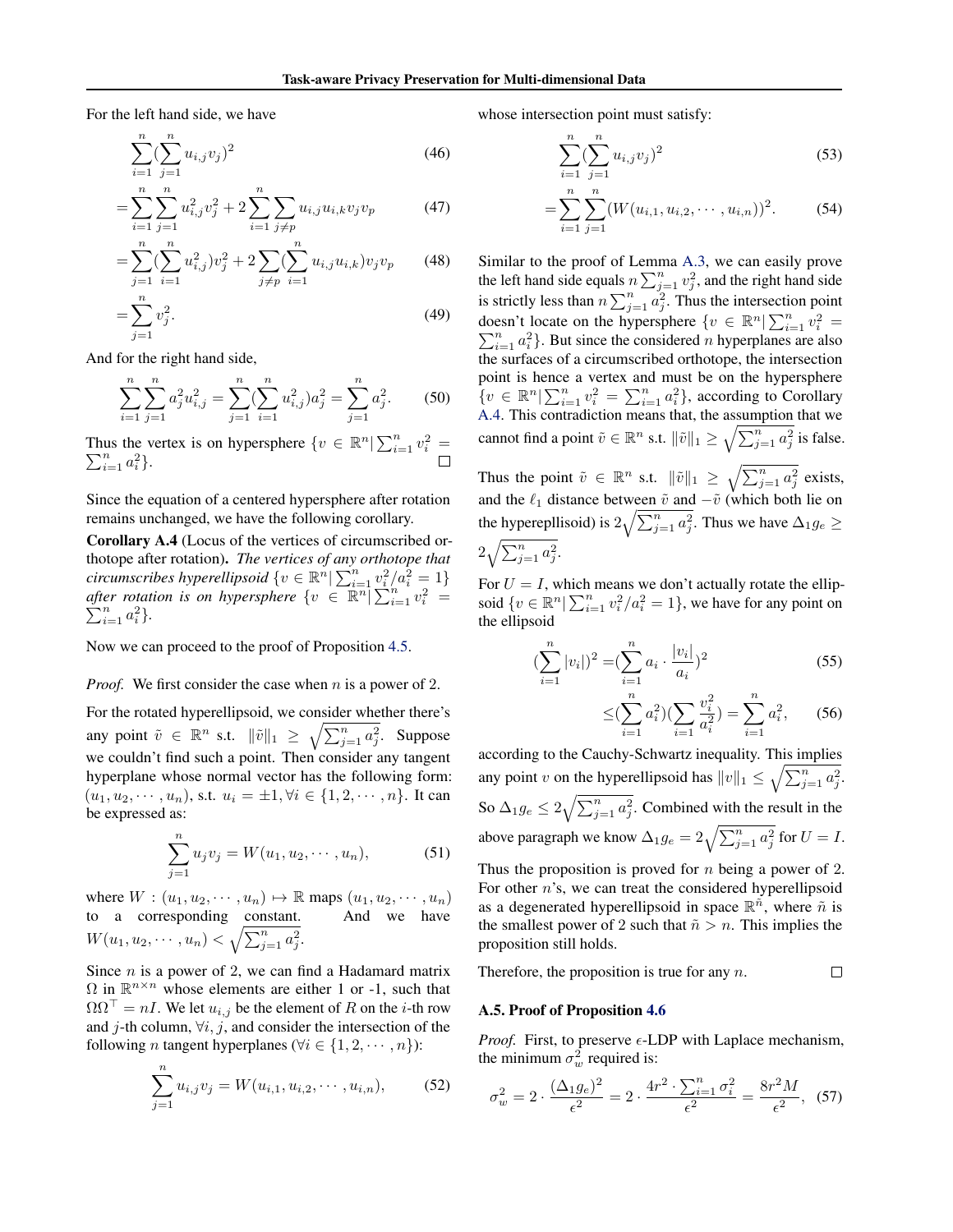based on Proposition [4.5](#page-4-6) and constraint  $\sum_{i=1}^{n} \sigma_i^2 = M$ .

Next we need to determine  $\sigma_1^2, \cdots, \sigma_n^2$ . The considered problem is an optimization problem which aims at minimizing  $\mathcal L$  in Eq. [\(9\)](#page-4-7) under constraint  $\sum_{i=1}^n \sigma_i^2 = M$  and  $\sigma_i^2 \ge 0$  (here we view  $\sigma_i^2$  instead of  $\sigma_i$  as the decision vari-able). Note that though in Eq. [\(9\)](#page-4-7) we also have  $\sigma_1^2 \ge \sigma_n^2$ , we don't need to explicitly consider this constraint, because minimizing  $\mathcal L$  will implicitly guarantee that, according to the rearrangement inequality. This problem can be solved by Karush-Kuhn-Tucker (KKT) approach, with the following Lagrangian function:

$$
F(\sigma_1^2, \cdots, \sigma_n^2, \alpha_1, \cdots, \alpha_n, \beta) \tag{58}
$$

$$
=\sum_{i=1}^{n} \lambda_i - \sum_{i=1}^{n} \lambda_i \frac{\sigma_i^2}{\sigma_i^2 + \sigma_w^2}
$$
 (59)

$$
+\sum_{i=1}^{n} \alpha_i(-\sigma_i^2) + \beta(\sum_{i=1}^{n} \sigma_i^2 - M), \tag{60}
$$

where  $\alpha_1, \dots, \alpha_n$  and  $\beta$  are Lagrangian multipliers. We know that the solution will automatically guarantee  $\sigma_1^2 \geq$  $\cdots \geq \sigma_n^2$ , so we can safely assume there exists  $Z' \leq n$  such that  $\alpha_i = 0$  for  $i \leq Z'$ , and  $\alpha_i > 0$  for  $i > Z'$ . Then for  $i > Z'$  we have  $\sigma_i^2 = 0$ , and for  $i \leq Z'$  we have

$$
\frac{\nabla F}{\nabla \sigma_i^2} = -\frac{\sigma_w^2}{(\sigma_i^2 + \sigma_w^2)^2} \lambda_i = \beta.
$$
 (61)

Combining with  $\sum_{i=1}^{Z'} \sigma_i^2 = M$  and Eq. [\(57\)](#page-13-1) we eventually get Eq. [\(11\)](#page-5-7). Enforcing  $\sigma_{Z'}^2 > 0$  we get Eq. [\(12\)](#page-5-4). And plugging Eq.  $(11)$  into Eq.  $(9)$  we get Eq.  $(13)$ . П

#### A.6. Proof of Theorem [4.7](#page-5-1)

In this subsection we give the proof of Theorem [4.7.](#page-5-1)

We start with two definitions:  $\mathcal{L}^*(\partial \mathcal{S}; P, \epsilon)$  denotes the optimal loss for any boundary  $\partial S$ , task matrix P that preserves  $\epsilon$ -LDP with Laplace mechanism;  $R(r) = \{h \in \mathbb{R}^n \mid ||h||_2^2 =$  $r^2$ } is the centered hypersphere with radius r.

Next we give the following lemma.

Lemma A.5 (Invariance of the optimal loss after scaling).

$$
\mathcal{L}^*(\partial \mathcal{S}; P, \epsilon) = \mathcal{L}^*(\partial \rho(\mathcal{S}); P, \rho \epsilon), \tag{62}
$$

*where*  $\rho > 0$  *is a scalar and*  $\rho(S) = \{\rho h | h \in S\}.$ 

*Proof.* We only need to consider fixed task matrix P. For any encoder E, decoder D and noise variance  $\sigma_w^2$ , if they preserve  $\epsilon$ -LDP with Laplace mechanism for boundary  $\partial S$ , then we have

$$
\sigma_w \ge \sqrt{2} \cdot \frac{\Delta_1 g_e}{\epsilon} = \sqrt{2} \cdot \frac{\Delta_1 \rho g_e}{\rho \epsilon},\tag{63}
$$

where

$$
\Delta_1 \rho g_e = \rho \max_{h, h' \in \mathcal{S}} \|E h - E h'\|_1 \tag{64}
$$

$$
= \max_{v,v' \in \rho(\mathcal{S})} \|Ev - Ev'\|_1.
$$
 (65)

Thus we know encoder E, decoder D and noise variance  $\sigma_w^2$ also preserve  $\rho \epsilon$ -LDP with Laplace mechanism for boundary  $\partial \rho(\mathcal{S})$ . And the reverse also holds true.

So we must have 
$$
\mathcal{L}^*(\partial \mathcal{S}; P, \epsilon) = \mathcal{L}^*(\partial \rho(\mathcal{S}); P, \rho \epsilon)
$$
.  $\square$ 

Now we can proceed to the proof of Theorem [4.7.](#page-5-1)

*Proof.* We first construct a distribution  $\mathcal{D}_{h'}$ , s.t. points drawn from  $\mathcal{D}_{h'}$  are uniformly distributed on  $R(2^{n-1})$ . Then  $h' \sim \mathcal{D}_{h'}$  satisfies  $\Sigma_{h'h'} = I$ . And we also have  $\partial S' = R(2^{n-1})$ , where S' is the convex hull of H'  $(H'$  is the domain of  $h' \sim \mathcal{D}_{h'}$ ). According to Propo-sition [4.6,](#page-5-0) for  $h' \sim \mathcal{D}_{h'}$  we have  $\mathcal{L}^*(R(2^{n-1}); P, \rho \epsilon) =$  $\mathcal{L}(2^{n-1}; \lambda_{1:n}, \rho \epsilon), \forall \rho, \epsilon > 0.$ 

We next consider scalar  $\rho = 2^{n-1}/r_{\text{min}}$  and the optimal loss  $\mathcal{L}^*(\partial \rho(\mathcal{S}); P, \rho \epsilon)$ . For any encoder E, decoder D and noise variance  $\sigma_w^2$ , if they preserve  $\rho \in LDP$  to boundary  $\partial \rho(S)$ , then they preserve at least  $\rho \in LDP$  to boundary  $R(2^{n-1})$ , since  $R(2^{n-1}) \subset \rho(S)$ . Thus we have  $\mathcal{L}^*(\partial \rho(S); P, \rho \epsilon) \geq$  $\mathcal{L}^*(R(2^{n-1}); P, \rho \epsilon).$ 

This further implies:

$$
\mathcal{L}^*(\partial \mathcal{S}; P, \epsilon) = \mathcal{L}^*(\partial \rho(\mathcal{S}); P, \rho \epsilon)
$$
 (66)

$$
\geq \mathcal{L}^*(R(2^{n-1}); P, \rho \epsilon) \tag{67}
$$

$$
=\mathcal{L}(2^{n-1}; \lambda_{1:n}, \rho \epsilon) = \mathcal{L}(r_{\min}; \lambda_{1:n}, \epsilon).
$$
 (68)

So the lower bound of Theorem [4.7](#page-5-1) is proved. The upper bound can be proved in the same way.  $\Box$ 

#### <span id="page-14-1"></span><span id="page-14-0"></span>A.7. Benchmarks

#### A.7.1. TASK LOSS FOR TASK-AGNOSTIC APPROACH

One can obtain the resultant optimal  $\mathcal L$  for the task-agnostic approach by letting  $E = L$  and using Eq. [\(7\)](#page-4-4) as stated in Proposition [4.1.](#page-4-0) It is worth noting that the associated decoder  $D = L^{\top} (LL^{\top} + \sigma_w^2 I)^{-1}$  is not an identity matrix in general.

**Corollary A.6** (Optimal  $\mathcal L$  for the task-agnostic approach that preserves  $\epsilon$ -LDP). *For the task-agnostic approach, the optimal* L *that preserves -LDP is*

<span id="page-14-2"></span>
$$
\mathcal{L} = Tr(P^{\top}P) - Tr(P^{\top}PL^{\top}(LL^{\top} + \sigma_w^2I)^{-1}L), \quad (69)
$$
  
where  $\sigma_w^2 = 2(\Delta_1 g_e)^2/\epsilon^2$  with  $g_e(x) = x$ .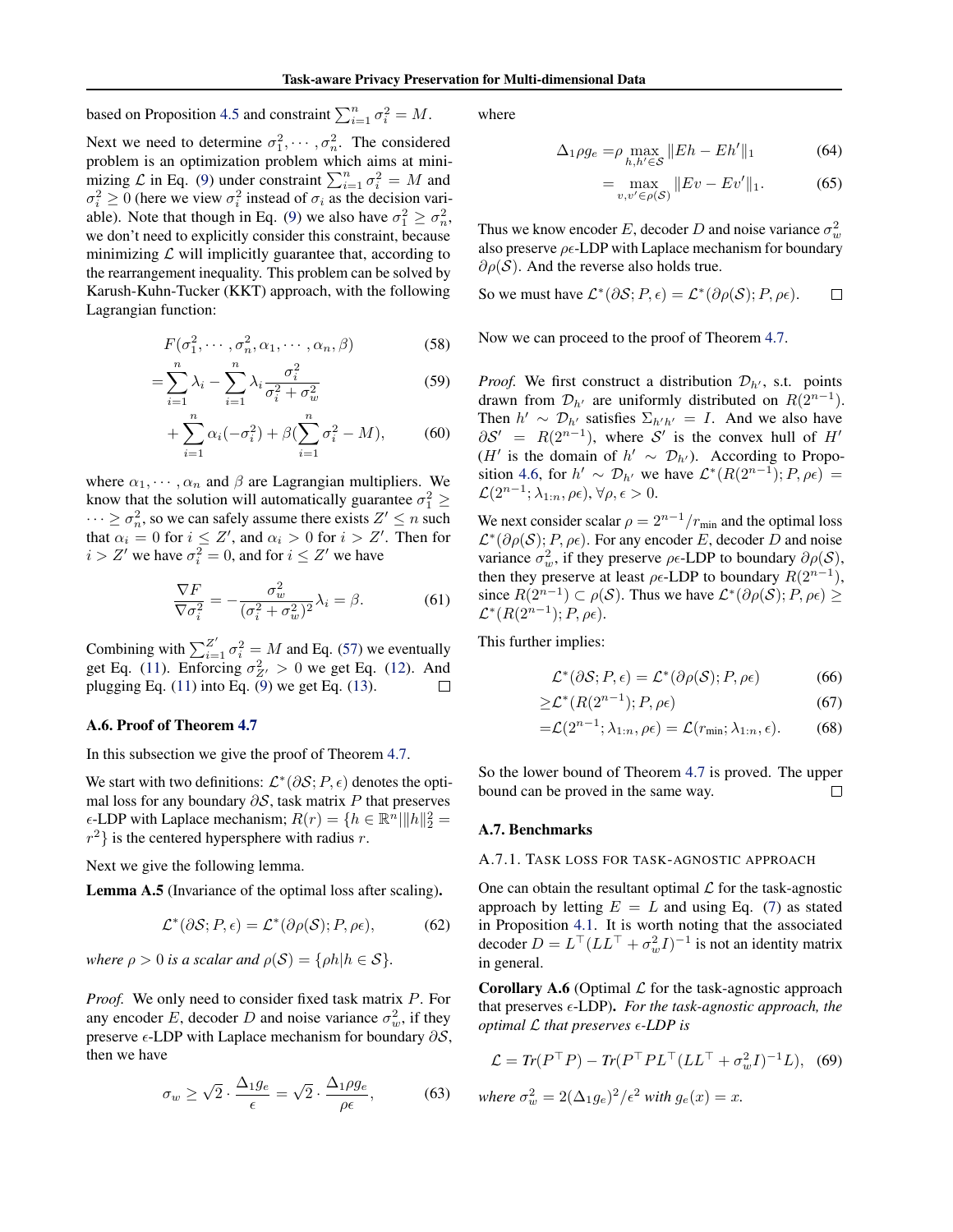<span id="page-15-2"></span>

| <b>APPLICATION</b>     | NUM OF SAMPLES | TRAIN/TEST SPLIT | <b>TRAINING EPOCHS</b> | <b>RUNTIME</b> |
|------------------------|----------------|------------------|------------------------|----------------|
| <b>HOUSEHOLD POWER</b> | 1417           | 0.7/0.3          | NA                     | $<$ 1 MIN      |
| REAL ESTATE            | 414            | 0.7/0.3          | 2000                   | $< 2$ HRS      |
| <b>BREAST CANCER</b>   | 569            | 0.7/0.3          | 2000                   | $< 2$ HRS      |

 $\Box$ 

Table 1. Evaluation Details

#### A.7.2. TASK LOSS FOR PRIVACY-AGNOSTIC APPROACH

Through similar analysis as Proposition [4.4,](#page-4-1) one can obtain the resultant optimal  $\mathcal L$  for the privacy-agnostic approach, which has a pre-determined  $Z \leq n$ .

**Corollary A.7** (Optimal  $\mathcal L$  for the privacy-agnostic approach that preserves  $\epsilon$ -LDP). *For the privacy-agnostic approach with a pre-determined*  $Z \leq n$ *, the optimal*  $\mathcal L$  *that preserves -LDP is*

$$
\mathcal{L} = \sum_{i=1}^{Z} \lambda_i \frac{\sigma_w^2}{\sigma_i^2 + \sigma_w^2} + \sum_{i=Z+1}^{n} \lambda_i.
$$
 (70)

*where*  $\sigma_w^2 = 2(\Delta_1 g_e)^2/\epsilon^2$ .

*Proof.* For privacy-agnostic approach, we have  $Z \leq n$ . Since for encoder we need to select the top- $Z$  principal components, we have  $V = Q$ . Similar to the proof of Proposition [4.4,](#page-4-1) for a given  $Z \leq n$ , we have

$$
EE^{\top} + \sigma_w^2 I \tag{71}
$$

$$
=U\Sigma\Sigma^{\top}U^{\top} + \sigma_w^2I \tag{72}
$$

$$
=U \text{diag}(\sigma_1^2 + \sigma_w^2, \cdots, \sigma_Z^2 + \sigma_w^2) U^\top, \qquad (73)
$$

and through similar derivations we eventually get

$$
\text{Tr}(P^\top P E^\top (E E^\top + \sigma_w^2 I)^{-1} E) \tag{74}
$$

$$
=\sum_{i=1}^{Z} \lambda_i \frac{\sigma_i^2}{\sigma_i^2 + \sigma_w^2}.\tag{75}
$$

Combined with Eq. [\(7\)](#page-4-4) we get Eq. [\(70\)](#page-15-1).

### A.7.3. TASK LOSS FOR BENCHMARK APPROACHES WHEN  $L = I$  and Assumption [4.3](#page-4-2) holds

When  $L = I$  and Assumption [4.3](#page-4-2) holds, for the taskagnostic approach, according to Eq. [\(69\)](#page-14-2), we have

$$
\mathcal{L} = \frac{\sigma_w^2}{1 + \sigma_w^2} \cdot \text{Tr}(P^\top P) = \frac{n \cdot 8r^2/\epsilon^2}{1 + n \cdot 8r^2/\epsilon^2} \sum_{i=1}^n \lambda_i. \tag{76}
$$

For the privacy-agnostic approach, according to Eq. [\(70\)](#page-15-1) and Eq. [\(10\)](#page-4-9), and assuming we have equal  $\sigma_i$ 's and minimum  $\Delta_1 g_e$ , we get

$$
\mathcal{L} = \frac{Z \cdot 8r^2/\epsilon^2}{1 + Z \cdot 8r^2/\epsilon^2} \sum_{i=1}^{Z} \lambda_i + \sum_{i=Z+1}^{n} \lambda_i, \qquad (77)
$$

where the value of  $Z$  is pre-determined.

#### <span id="page-15-0"></span>A.7.4. BENCHMARK ALGORITHMS UNDER GENERAL SETTINGS

For the privacy-agnostic approach, we first train the encoder and decoder without considering privacy preservation by updating  $\theta_e$  and  $\theta_d$  with  $-\nabla_{\theta_e} \mathcal{L}$  and  $-\nabla_{\theta_d} \mathcal{L}$ , respectively. Next, we fix encoder parameters  $\theta_e$  and train the decoder with input  $\phi + w$  (a modification of Algorithm [1](#page-6-1) line 3-4). The task-agnostic approach trains the decoder in the same way, but fixes  $g_e$  to an identity mapping function.

#### <span id="page-15-1"></span>A.8. Configuration and Training Details of Evaluation

Our evaluation runs on a personal laptop with 2.7 GHz Intel Core I5 processor and 8-GB 1867 MHz DDR3 memory. Our code is based on Pytorch. We use the Adam optimizer and learning rate  $10^{-3}$  for all the applications. The number of samples, train/test split, training epochs, and resulting runtime are summarized in Table [1.](#page-15-2) (Note that the evaluation for hourly household power consumption is based on the theoretical solutions, so "training epochs", which is associated with the gradient-based method, doesn't apply.) All three datasets cited in the evaluation are publicly-available from the standard UCI Machine Learning Repository [\(Dua](#page-8-17) [& Graff,](#page-8-17) [2017\)](#page-8-17) and anonymized using standard practices. The individual dataset licenses are not available.

For task function  $f$ , we use a one-hidden-layer feedforward neural network with input size  $n$ , hidden size 1.5 $n$  and output size 1 in both the real estate valuation and breast cancer detection experiments. The activation function used by the hidden layer and output layer is a Rectified Linear Unit (ReLU). In our experiments, we find that the chosen network architecture is good enough to yield near-zero loss with ground truth x and y, and to **avoid overfitting** we don't choose a deep neural network. For example, we do not see any task improvement using a two layer network.

For the encoder/decoder, we use a one-layer neural network (linear model) with input and output size  $n$  in the real estate valuation experiment. For this experiment, a linear encoder/decoder model is already enough to provide good performance. We use one-hidden-layer feedforward neural network with input size  $n$ , hidden size  $n$  and output size  $n$ in the breast cancer detection experiment. The activation functions used by the hidden layer and output layer are a